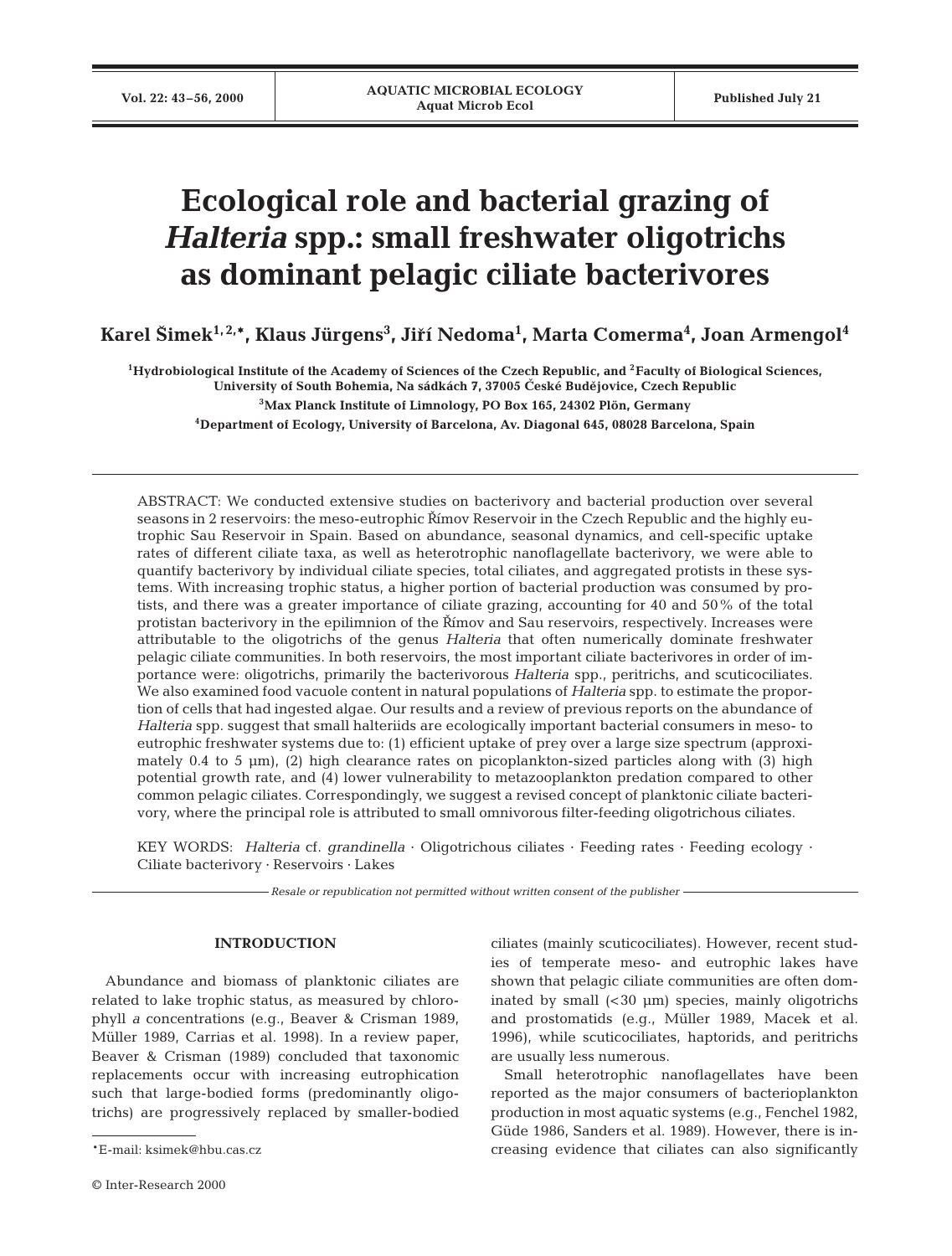contribute to total protistan bacterivory (e.g., Sherr & Sherr 1987, Šimek et al. 1995, 1998a). Studies of taxonspecific bacterivory have shown that among pelagic ciliates the most important consumers of bacterioplankton production in both marine and freshwaters are often small oligotrichs (Sherr & Sherr 1987, Sanders et al. 1989, Šimek et al. 1995, 1996, Stabell 1996, Hwang & Heath 1997a, Thouvenot et al. 1999), rather than bacterivorous species such as scuticociliates, which usually require bacterial concentrations higher than those found in most pelagic environments (e.g., Fenchel 1980). Such high bacterial abundances are found in hypertrophic systems which can support large populations of scuticociliates (mostly of the genera *Cyclidium* and *Uronema*, e.g., Nakano et al. 1998) or in specific environments, such as the chemocline, oxycline, etc. (Fenchel et al. 1990). Only occasionally are small scuticociliates, e.g., *Cyclidium* spp., found to be important bacterivores in the pelagial of meso- and eutrophic systems, probably due to micropatches such as organic aggregates that have high bacterial densities (Šimek et al. 1995, 1998b).

Among small oligotrichs, the genus *Halteria*, most probably the species *H*. *grandinella*, has been identified as an abundant bacterial consumer in several meso- and eutrophic lakes and ponds (Sanders et al. 1989, Šimek et al. 1995, 1998a, Stabell 1996, Nakano et al. 1998). This species has also been studied with respect to taxonomy (e.g., Tamar 1990, Foissner 1994), feeding ecology (Jürgens et al. 1996), and vulnerability to metazooplankton predation (e.g., Tamar 1979, Gilbert 1994, Wiackowski et al. 1994a). Recently it has been reported that the genus *Halteria* sensu lato comprises several rather similar species. *H*. *grandinella* Müller is likely the most important species, but *H*. *bifurcata* Tamar and *Pelagohalteria cirrifera* Kahl are quite similar (summary of taxonomic information in Foissner et al. 1999) and cannot always be routinely differentiated in quantitative examinations, as silver impregnations are necessary to examine the somatic ciliature. Thus, since the latter 2 species have been recently found in various European lakes (Foissner pers. comm.), and with respect to the fact that they probably cannot be differentiated in quantitative studies, we pooled these halteriids together and used the term '*Halteria*' throughout this paper, being aware that it might contain heterotrophic species of the 2 genera *Halteria* and *Pelagohalteria*.

Here we report on abundance, seasonal and spatial dynamics, and cell-specific uptake rates of *Halteria*, as well as the contributions of different ciliate taxa to total protistan bacterivory in 2 systems. By combining recent and some previously published field data (Šimek et al. 1995) on uptake rates and food vacuole content, with additional laboratory experiments for estimating

the rate of ingestion and digestion of typical food items (Jürgens & Simek 2000, in this issue), we tried to elucidate the most important factors affecting abundance, growth rate, feeding ecology, and carbon requirements of this apparently common and important ciliate species.

## **MATERIALS AND METHODS**

**Sampling.** We conducted studies in 2 dam reservoirs, the meso-eutrophic Římov Reservoir and the eutrophic Sau Reservoir. In the Římov Reservoir (South Bohemia, Czech Republic, for more details see Šimek et al. 1995), the sampling site was located above the former river valley (a 30 m depth) close to the reservoir dam. Samples were collected from the epilimnion (a mixed sample from  $1 \pm 0.5$  m depth) and the metalimnion (a mixed sample from the thermocline  $\pm$  0.5 m) of the reservoir at 2 to 3 d intervals from August through September 1993 (see Šimek et al. 1995). Additional samples were collected from the surface layer (1 m depth) during a *Halteria* peak at the beginning of October 1994. In 1997, samples were collected from the surface layer (1 m depth) at 3 to 6 d intervals during the spring bloom period (late April-May) and clear water phase (June) and sampled at 1 to 3 wk intervals over the rest of the study period.

The eutrophic Sau Reservoir is an 18.5 km long, canyon-type reservoir located in the middle stretch of the River Ter (Catalonia, NE Spain, for a detailed description see Vidal & Om 1993). The reservoir was sampled during the period of summer stratification in June-July 1996; samples were collected from 0.5 and  $2 \times$  the Secchi depth from 2 stations located about 1.5 and 3 km from the reservoir dam. During 1997, water samples were collected in 2 intensive sampling campaigns consisting of 9 points (all ~1.8 km apart; for details see Armengol et al. 1999) along the longitudinal axes of the reservoir: in April, when the temperature of the river inflow was the same as that of the epilimnetic reservoir water  $({\sim}16^{\circ}C_{1})$  and in July, with well- developed water stratification (for details see Comerma et al. in press). In both cases mixed water samples from the top 3 m were collected.

**Bacterial abundance, biomass, and production.** Subsamples were fixed with formaldehyde (2% final concentration), stained with DAPI (final concentration 0.2% wt/vol) and enumerated by epifluorescence microscopy (Olympus BH2 or BX60). Between 400 and 600 DAPI-stained bacterial cells were recorded at a magnification of 1250× using an analog monochrome LCD camera (Cohu) mounted to the Olympus BX60 microscope. The recorded bacterial cells were then processed with the semiautomatic image analysis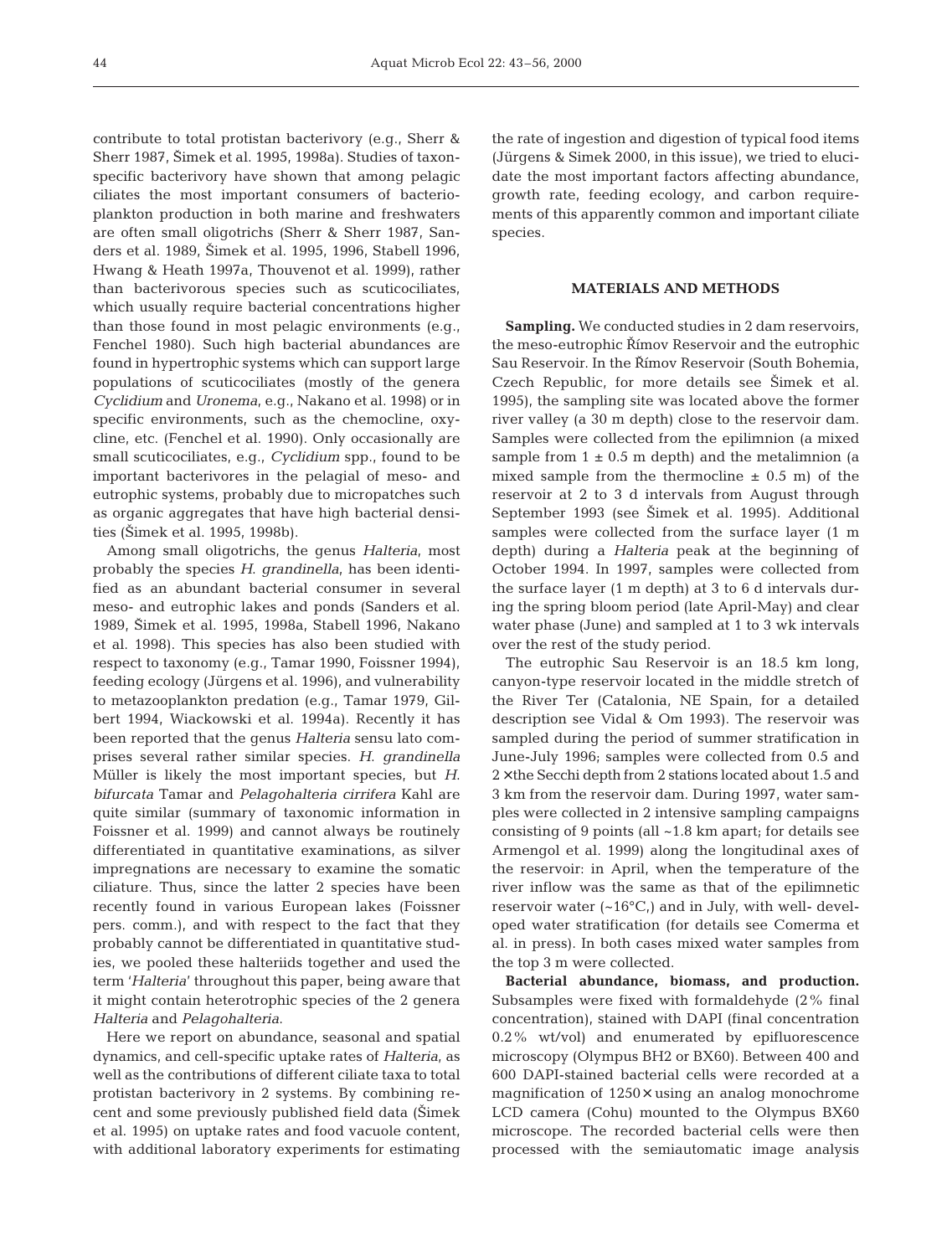system LUCIA D (LUCIA 3.52, resolution  $750 \times 520$ pixels, 256 grey-levels, Laboratory Imaging, Prague, Czech Republic, http://www.lim.cz). Cell area and cell perimeter were chosen as the most reliable parameters of pixel measurements. Details of the image processing (grey transformation, edge finding) are described in Posch et al. (1997).

Bacterial production was measured by  $[{}^{3}H]$ -thymidine incorporation using the method modified from Riemann & Søndergaard (1986); for details, see Šimek et al. (1995). For different sampling periods (see above), corresponding empirical conversion factors (ECF) of thymidine incorporation rate to bacterial cell production were determined by incubating replicate 750 ml subsamples of 1.0 µm filtered water for 24 h at *in situ* temperature (see Šimek et al. 1995, 1999). In the present study, we applied the following ECF: 2.27 to 2.74, 3.0, and  $1.75 \times 10^{18}$  cells mol<sup>-1</sup> of thymidine incorporated for the Římov Reservoir in 1993, 1994, and 1997, respectively, and  $4.7 \times 10^{18}$  cells mol<sup>-1</sup> for the Sau Reservoir in April 1997. A theoretical conversion factor of  $2 \times 10^{18}$  cells mol<sup>-1</sup> was applied to the Sau Reservoir data in July 1997.

**Protistan grazing and abundance.** To measure protistan grazing on bacterioplankton, we used fluorescently labelled bacterioplankton (FLB) prepared according to Sherr & Sherr (1993), as slightly modified by Šimek & Straškrabová (1992). Bacterioplankton from the reservoirs was concentrated on 0.2 µm pore-size filters after pre-filtration through 2 µm pore-size filters (Poretics). Bacterial cells were detached from the filter surface by several sonication pulses and fluorescently labelled in ~30 ml of a staining solution. This small modification minimized the loss of very small cells, resulting in a good fit of size distributions of bacterioplankton and FLB. Heterotrophic nanoflagellate (HNF) and ciliate FLB uptake rates were determined using 500 ml samples for short-term FLB direct uptake experiments with tracer amounts of FLB (5 to 17% of natural bacterial concentration). In cases where small oligotrichs were abundant, we used a separate treatment for the ciliates where FLB tracers amounted to <5% of bacterial abundance. Subsamples of 30 to 50 ml were taken at 0, 3, 6, 10, 20, and 30 min, or 0, 5, 10, 15, 20, 40, and 60 min after tracer addition and fixed by 0.5% of alkaline Lugol's solution, immediately followed by 2% borate-buffered formaldehyde (final concentration) and several drops of 3% sodium thiosulphate to clear the Lugol's color. This preservation technique is recommended to prevent egestion of food particles by HNF (Sherr & Sherr 1993). Within 3 d after fixation, 5 to 15 ml (flagellates) or 20 to 30 ml (ciliates) subsamples were stained with DAPI, filtered through 1 (HNF) or 2 µm (ciliates) black polycarbonate filters (Poretics), and the protozoa inspected and counted on

the filters via epifluorescence microscopy (Šimek et al. 1995, 1997). Up to 200 HNF and 50 to 100 ciliates were inspected at randomly selected microscopic fields at each time point. Non-pigmented, HNF and plastidic flagellates were always differentiated. Ciliate uptake rates as FLB cell<sup>-1</sup> were estimated at 3, 6, and 10 min, or alternatively at 5, 10, and 15 min exposure. HNF uptake rates were estimated at 10, 20, and 30 min, or alternatively at 20, 40, and 60 min; the longer times were used during cold water periods. Samples from time zero were also inspected to avoid potential bias of our data due to attachment of non-ingested tracers on protozoan surfaces. Uptake rates were calculated by linear regression of average number of tracers per protozoan cell versus time. To estimate total protistan grazing rate, average grazing rates of HNF and ciliates were multiplied by their total *in situ* abundances.

**Community structure of ciliates.** Ciliate community structure was evaluated by combining: (1) DAPIstained samples in epifluorescence microscopy, (2) live sample observation, and (3) protargol staining (for details see Macek et al. 1996). For more details of the above approaches and criteria used for grouping ciliates into different taxonomic categories, see Simek et al. (1995; and references therein). The taxonomy of oligotrichous ciliates is undergoing revision and we based our identifications on the publications of Foissner et al. (1991, 1999), Foissner (1994), and Foissner & Berger (1996) and detailed references therein.

**Field data —** *Halteria* **tracer ingestion and food vacuole content.** During the examination for FLB uptake, the ciliates with ingested tracers were tentatively identified, which in the case of *Halteria* was possible using cell size, shape and size of nuclei, and the arrangement of FLB in food vacuoles. Only heterotrophic halteriid species were considered, thus excluding for example the mixotrophic *Pelagohalteria viridis*. Each individual of unambiguously identified *Halteria* (the taxon identifications were confirmed in protargolstained impregnations) was measured with an ocular micrometer in a fluorescence microscope, numbers of ingested FLB were counted, and the food vacuole content was also inspected for uptake of natural phytoplankton based on autofluorescence of chlorophyll. Ingested algae or cyanobacteria were measured with an ocular micrometer and recorded as either pico-  $( $2 \mu m$ ) or nano-sized ( $>2 \text{ to }  $20 \mu m$ ) phytoplankton$$ prey. Thus each individual ciliate was characterized by its cell volume (calculated by approximation to prolate spheroid), uptake rate of bacteria under *in situ* temperature, and presence (enumerated and sized) or absence of phytoplankton prey in food vacuoles.

A total of 879 individuals of *Halteria* from grazing experiments were inspected in both reservoirs at different periods or seasons as specified below. From the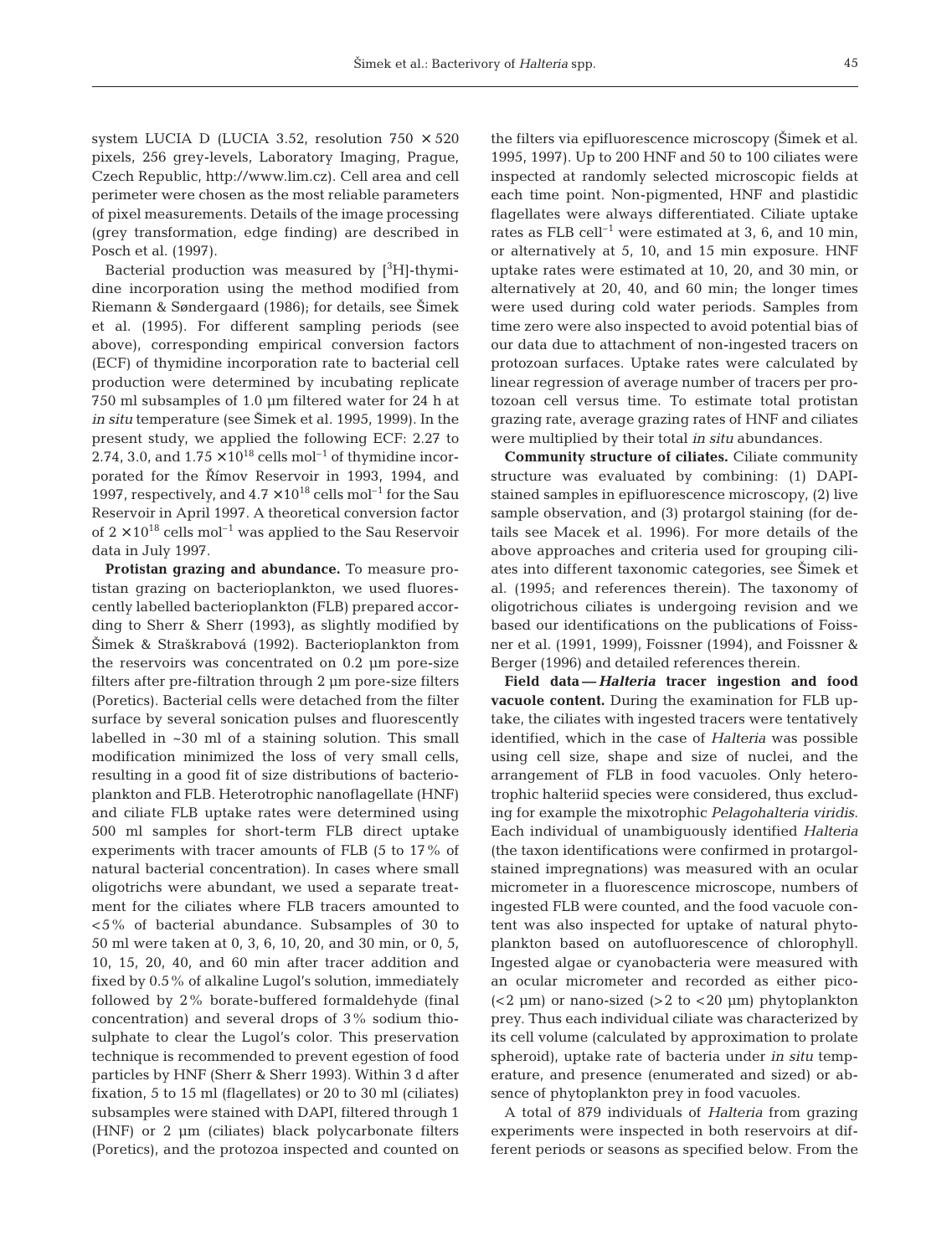Římov Reservoir, 585 individuals of *Halteria* were examined with 235 cells from the epi- and metalimnion of the reservoir during August-September 1993, 125 epilimnetic specimens from October 1994, and 225 epilimnetic individuals from April through October 1997. From the Sau Reservoir, a total of 294 individuals from the epilimnetic populations of *Halteria* were inspected during 3 periods: 86 cells from July 1996, and 113 and 95 individuals from the longitudinal sampling campaigns in April and July 1997, respectively.

*Halteria —* **calculated doubling time based on picoplanktivory.** Potential doubling times were calculated based on the estimated amount of bacterial carbon consumed, and in a 1993 subset of data from the Římov Reservoir, the amount of carbon consumed as autotrophic picoplankton (APP) as well. The amount of carbon ingested by individual ciliates was calculated from grazing rates multiplied by the amount of organic carbon per food particle (bacteria and/or APP; for details of APP see Šimek et al. 1996). Cell volumes of ciliates and those of their ingested picoplankton prey were transformed to carbon using the following conversion factors (in fg C  $\mu$ m<sup>-3</sup>): ciliates, 140, recommended for formaldehyde-fixed samples (Putt & Stoecker 1989); bacteria, 231 and 192 (calculated according to Norland [1993], corresponding to the mean cell volumes of bacteria in both study sites, i.e., 0.062 and 0.105  $\mu$ m<sup>3</sup> in the  $\check{R}$ *imov* and Sau reservoirs, respectively); and picocyanobacteria, 200 (Weisse 1993). The mean cell volumes of bacteria used were based on 52 (Římov) and 22 (Sau) bacterial size determinations (always >400 bacterial cells measured per sample) conducted along with the measurement of uptake rates of *Halteria* on bacteria. To convert the carbon data into potential doubling times of the ciliates, we used 35% gross growth efficiency for bacterivorous ciliates (see Šimek et al. 1996, and references therein).

#### **RESULTS**

In most cases, the mean uptake rates were between 6 and 20 FLB per *Halteria* cell during 5 to 10 min exposure to a tracer concentration that was typically <10% of bacterial concentration. The distributions of the uptake data were not significantly different from a normal distribution of prey item per ciliate. Fig. 1 shows 3 examples from dates when the highest number of the ciliate individuals was inspected in samples collected from the same locality. In each example, the data distribution was not significantly different from a normal distribution and, except for the data set from October 1994, it differed significantly from a Poisson distribution (Kolmogorov-Smirnov test,  $p > 0.5$ ). Thus, with regard to the typical data distribution, we used the



Fig. 1. Three examples of the frequency distribution of FLB uptake data of *Halteria* spp. representing samples with the highest abundance and number of ciliate individuals inspected. (A,B) The Sau Reservoir, 16 April 1997 and 10 July 1996, water temperature 16°C and 23.2°C, respectively; (C) The Římov Reservoir, 4 October 1994, water temperature 14°C. Each panel shows the corresponding parameters of mean uptake rate (fluorescently labelled bacteria [FLB] per  $cell \pm SD$ , number (n) of individuals inspected, tracer amount of FLB added, and time of incubation of the sample

mean uptake rate per ciliate for calculating total ciliate grazing rate.

To illustrate the importance of *Halteria*, and of total ciliates, as bacterial consumers in the different mesoand eutrophic systems, we present details of 2 data sets (Figs. 2 & 3) out of the entire database, which is summarized in Fig. 4. Fig. 2 shows the seasonal development of selected microbial parameters in the Římov Reservoir in 1997. Between April and October, 1 conspicuous peak and 2 less remarkable increases of ciliate abundance occurred, i.e., 102, 45, and 41 ciliates  $ml^{-1}$ , in the middle of May, July, and September, respectively. In general, they occurred with or just after peaks of bacterial and HNF abundances, which varied from 2.23 to  $6.32 \times 10^6$  bacteria ml<sup>-1</sup> and 0.44 to  $2.92 \times 10^3$  HNF ml<sup>-1</sup>, respectively (data not shown) over the study period.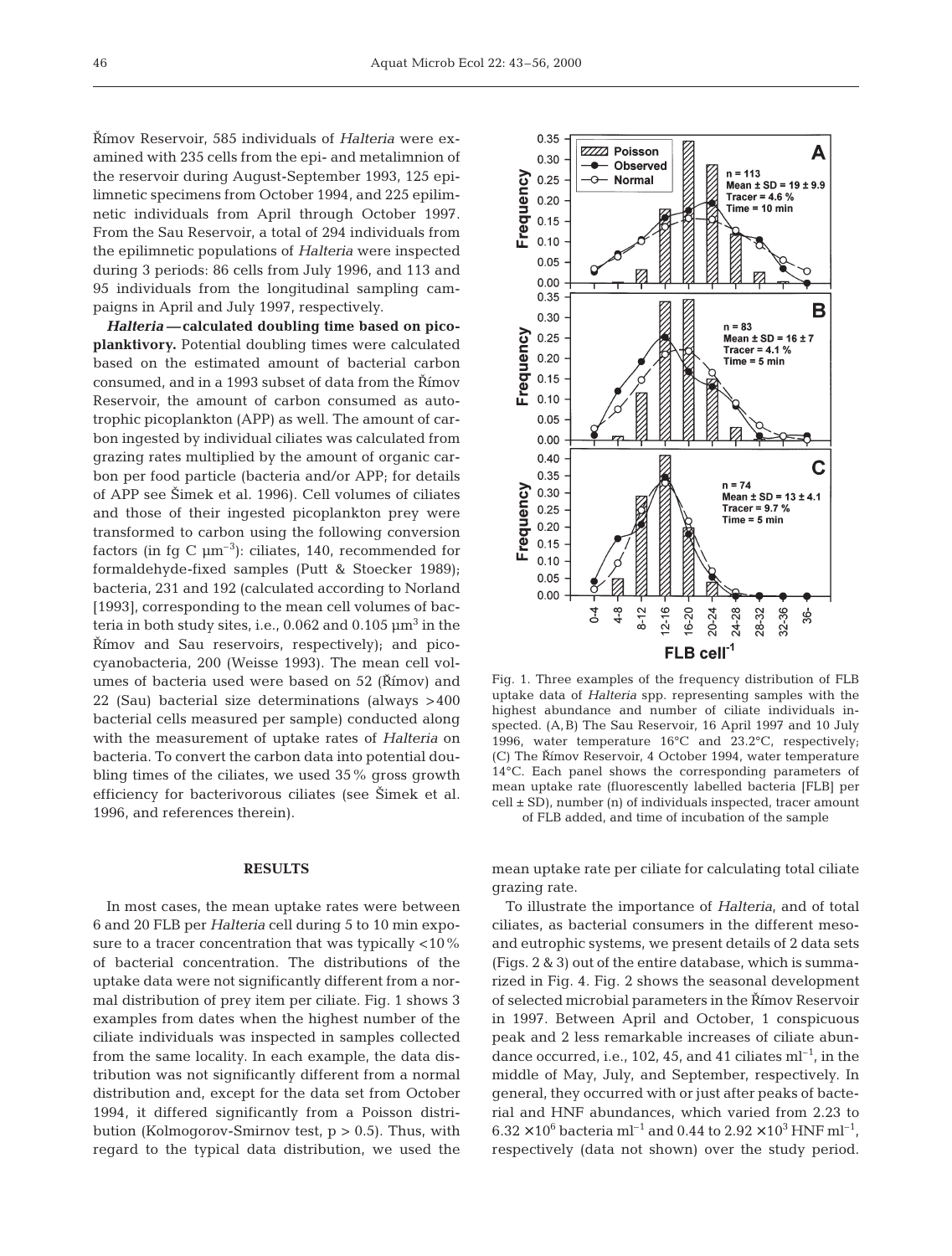Grazing rates of HNF ranged from 5 to 31 bacteria  $HNF^{-1} h^{-1}$  (mean  $\pm$  SD, 14.4  $\pm$  6.4 bacteria  $HNF^{-1} h^{-1}$ ), with the lowest values at the cold water period in April. Separately, we enumerated unambiguously identifiable individuals of the group *Halteria*. Their numbers ranged from  $<$ 1 cell ml<sup>-1</sup> in early April to 55 cells ml<sup>-1</sup> in the middle of May (Fig. 2A) and temporal changes paralleled shifts in total ciliate abundance.

Bacterial production (BP) showed 2 apparent maxima, in the middle of May and in early August (Fig. 2B), i.e., shortly after the spring phytoplankton peak, and coinciding with the summer phytoplankton peak, respectively (data not shown). Minima of BP were observed at the beginning of April (before stratification) and during the transient stage between the clear water phase (with the minimum chlorophyll *a* concentration of 4  $\mu$ q l<sup>-1</sup> in early June) and the onset of the summer phytoplankton peak by the end of June. On average, 58% of BP was consumed by total protozoa, with slightly more important ciliate bacterivory (32%) compared to that of HNF (26% of the total BP grazed). On a seasonal basis, however, there were significant differences in absolute and relative values of the bacterial loss rate due to protistan bacterivory. During the late April-early May period and the clear water phase (first half of June), protistan bacterivory was generally low and removed only a small proportion of BP  $(<25\%)$ . However, protistan bacterivory almost balanced BP for most of May and the late summer-early fall period.

Grazing of *Halteria* alone accounted for, on average, 54% of total ciliate bacterivory; thus, changes in total protozoan grazing rate were tightly correlated with the abundance of *Halteria* ( $r^2 = 0.789$ , n = 17, p < 0.001). Fig. 2C clearly documents, except for a few data points, the dominating role of *Halteria* and of other oligotrichs in ciliate bacterivory. This holds especially true for the June period when only 2 small oligotrichs, *Halteria* (Fig. 2C) and the closely related mixotrophic *Pelagohalteria viridis* (data not shown), ingested bacteria, with the latter species shortly dominating ciliate bacterivory. Oligotrichs dominated bacterivory in 14 out of 17 assays. In the remaining 3 samples, the most important group, designated as 'others' (see Fig. 2C), was largely peritrichs, dominated by the genera *Vorticella, Epistylis, Carchesium,* and by some unidentified species attached to zooplankton (data not shown). Uptake of bacteria by these forms accounted for most of the ciliate bacterivory in the samples from April and October. Bacterivory by scuticociliates, especially of *Cyclidium* spp., while detectable in about half of the plankton samples (Fig. 2C), was never quantitatively important  $\left( < 15\% \right)$ .

Fig. 3 shows changes in selected microbial parameters in April 1997 along the longitudinal axis of the Sau Reservoir, which is supplied with organically loaded



Fig. 2. The Římov Reservoir, April to October 1997. (A) Total ciliate abundance and abundance of *Halteria*, (B) bacterial production and total protistan bacterivory divided into heterotrophic flagellate (HNF) and ciliate grazing, and (C) the role of different ciliate taxa in total ciliate bacterivory. Note that the group 'oligotrichs' represents the aggregated bacterivory of all oligotrichous ciliates compared to the bacterivory of *Halteria* spp. only, and the group 'others' was dominated by grazing activity of peritrichous ciliates (for details see text)

river water with a high allochthonous bacterial biomass and production (see Fig. 3B). Bacterial densities declined from  $16 \times 10^6$  cells ml<sup>-1</sup> at the river to  $< 5 \times 10^6$ cells  $ml^{-1}$  downstream (Stn 1); HNF numbers ranged from ~2 to  $5 \times 10^3$  HNF ml<sup>-1</sup>, except for a conspicuous peak abundance  $(22 \times 10^3 \text{ HNF} \text{ ml}^{-1})$  at Stn 7. HNF grazing rates ranged from 12 to 67 bacteria  $HNF^{-1} h^{-1}$ (mean  $\pm$  SD, 24.1  $\pm$  17.1 bacteria HNF<sup>-1</sup> h<sup>-1</sup>), with the highest values at Stn 7 along with a peak of large chrysomonads (see Šimek et al. 1998a). Total ciliate and *Halteria* numbers showed a similar pattern with minima at the river inflow and close to the reservoir dam (Stn 1) and sharp maxima of 144 and 105 cells  $ml^{-1}$ , respectively, at Stn 4 (Fig. 3A).

There was a negligible grazing impact of protists on the extremely high production of the allochthonous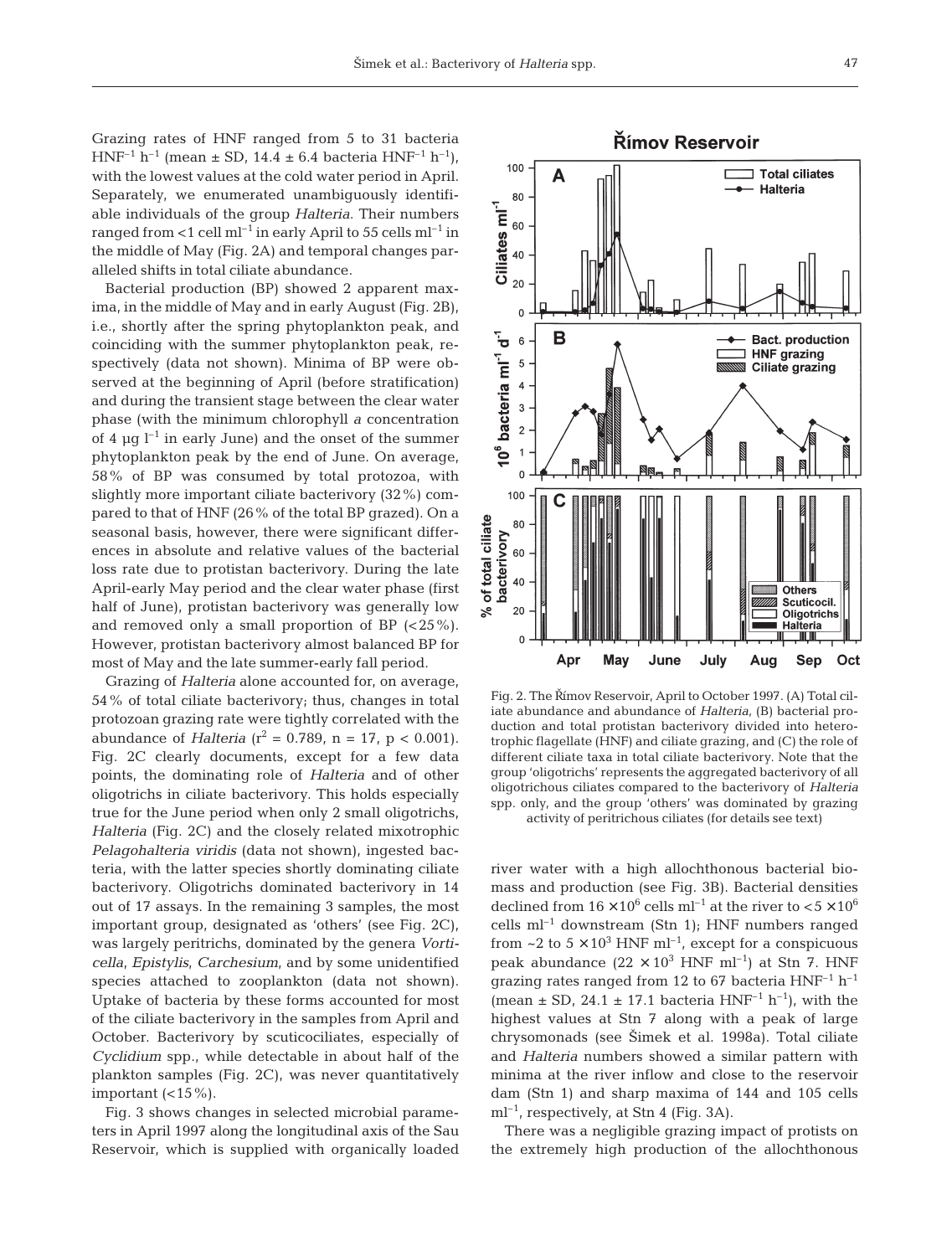bacterial populations brought by the river to the reservoir ('river' and Stn 8, Fig. 3B). However, downstream, at Stn 7, there was a distinct HNF peak, corresponding to HNF bacterivory that was roughly double the rate of BP. However, from Stn 6 downstream to Stn 2, ciliates clearly dominated bacterivory. *Halteria* consumed the bulk of BP at Stns 6, 4, and 3 and slightly less at Stn 2, and contributed about equally with the ciliate group 'others' to total bacterivory at Stn 5 (Fig. 3B,C). Among other oligotrichs ingesting FLB, we observed mainly small strobiliids. The ciliate group 'others' was dominated by bacterivory of the peritrich genera of *Vorticella* and *Epistylis* (data not shown). Scuticociliates (i.e., the genera *Cyclidium* and *Uronena*) were more



important in total ciliate bacterivory in the upper, inflow parts of the reservoir. However, due to their generally low abundance, their contribution to total bacterial loss rate caused by ciliates was small (always  $<$  24 %; cf. Fig. 3A,C).

We summarized all our published and unpublished results from both reservoirs where bacterivory of total HNF and ciliates, as well as individual ciliate taxa, were analyzed to illustrate the overall importance of *Halteria* as a bacterial consumer (Fig. 4). This summary of protistan bacterivory in the epilimnetic waters was based on the average values, representing 52 analyses conducted in the Římov Reservoir: 32 in 1993 (Šimek et al. 1995), 3 in 1994, and 17 in 1997 (see Fig. 2). From the Sau Reservoir we analyzed 22 samples: 4 in 1996 and 18 in 1997 split into two 9-sample subsets from the 2 longitudinal sampling campaigns. On average, HNF and ciliates together consumed a total of 65 and 75%, and *Halteria* alone 13 and 22% of total BP in the epilimnion of the Římov and Sau reservoirs, respectively  $(Fiq. 4)$ . While in the meso-eutrophic Římov Reservoir HNF populations contributed on average 60% and cil-



Fig. 3. An example of the longitudinal transects through the Sau reservoir, April 1997. (A) Total ciliate abundance and abundance of *Halteria*, (B) bacterial production and total protistan bacterivory divided into HNF and ciliate grazing, and (C) the role of different ciliate taxa in total ciliate bacterivory. For other explanations see Fig. 2

Fig. 4. (A) Overall averages (of n measurements) of the proportions of bacterial production grazed by all protozoans (the full size of the bars), grazed by HNF and ciliates separately, and grazed only by *Halteria* in the Římov (data from seasons 1993, 1994 and 1997) and Sau reservoirs (data from June 1996 to July 1997). (B) Overall averages of the role of different ciliate taxa in total ciliate bacterivory. For other explanations see Fig. 2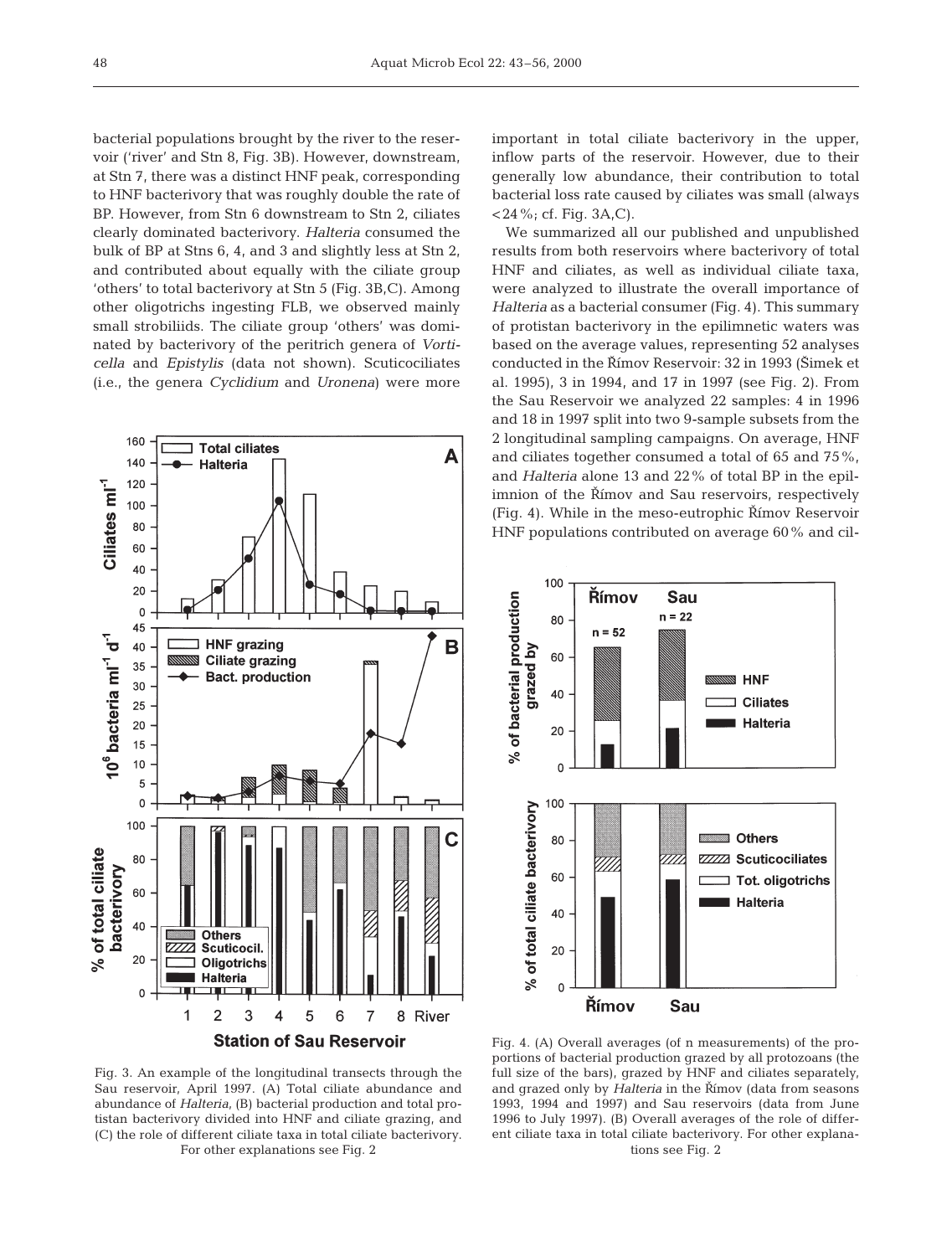iates 40% of the total protistan grazing, in the Sau Reservoir, their contributions to total protistan bacterivory were approximately equal. Plastidic flagellates were not important bacterivores in either reservoir, as they consumed <1% of BP (data not shown).

The 4 major groups of ciliates we distinguished showed different, but for the respective group in both systems similar, contributions to the total ciliate bacterivory (Fig. 4). Oligotrichs clearly dominated with 63 and 68%, mainly due to bacterivory of *Halteria* accounting for 49 and 59% of the total ciliate bacterivory in the Římov and Sau reservoirs, respectively. The contributions of scuticociliates were within the range of 5 to 8%, but 'others', mainly peritrich ciliates (*Vorticalla, Epistylis,* and *Carchesium*), significantly contributed (~30%) to ciliate bacterivory in both reservoirs.

The important role of *Halteria* in bacterivory was not only a result of the frequent numerical dominance of halteriids in our studies (e.g., Figs. 2A & 3A), but also of its very high bacterial consumption rates. Table 1 shows mean, median and ranges of values of the ciliate cell volumes, and grazing and clearance rates. Since the parameters of the populations of *Halteria* from both reservoirs differed remarkably (see Table 1), we treated the data set separately. Mean uptake rates and mean cell volumes (±SD) of *Halteria* were: 1782 ± 864 and 3220 ± 1920 bacteria cell<sup>-1</sup> h<sup>-1</sup>, and 2497 ± 1025 and  $1950 \pm 860$  µm<sup>3</sup> in the Římov and Sau reservoirs, respectively (Table 1). We tested if there was a positive correlation between cell volume and grazing rate of the ciliate. There were significant, but rather weak, relationships between cell volume and grazing rate of *Halteria* ( $r^2$  = 0.086 and 0.118, n = 585 and 294, p < 0.001, in the Rímov and Sau reservoirs, respectively). Different water temperatures in the reservoirs could also influence grazing rates of ciliates. To correct the potential effect of this factor, we normalized the grazing data to the mean temperature at both study sites using  $Q_{10}$  = 2.5. However, there was no positive effect of this correction on the correlation between the cell volume of *Halteria* and its grazing rate ( $r^2$  = 0.053, n = 585, p < 0.001) in the Římov Reservoir. Only the correlation of the data from the Sau Reservoir became slightly closer  $(r^2 = 0.162, n = 294, p < 0.001).$ 

For a rough estimate of doubling times of *Halteria* based exclusively on carbon from bacteria, the mean cell volumes of ciliates (Table 1) and of ingested bacteria were transformed into carbon units (for details see 'Materials and methods'). Assuming a gross growth efficiency of 35% and using our data on the mean uptake rates (Table 1), the growth rate of *Halteria* would be 0.49  $d^{-1}$  in the Římov Reservoir and 1.10  $d^{-1}$  in the Sau Reservoir. During the 1993 study, we measured grazing rates on bacteria and picocyanobacteria in the Římov Reservoir (see Šimek et al. 1995). Estimating the

|                    |                |                                        |                                                                                                                                                                                                                     |               |                                                                                |              |              |                                                            |             | on the basis of organic carbon ingested in bacteria or a combination of bacteria and picocyanobacteria (pcyano) (for mean cell volumes and corresponding carbon con-<br>tent see 'Materials and methods') assuming a 35% gross growth efficiency. n: number of individuals inspected |      |                                                           |
|--------------------|----------------|----------------------------------------|---------------------------------------------------------------------------------------------------------------------------------------------------------------------------------------------------------------------|---------------|--------------------------------------------------------------------------------|--------------|--------------|------------------------------------------------------------|-------------|--------------------------------------------------------------------------------------------------------------------------------------------------------------------------------------------------------------------------------------------------------------------------------------|------|-----------------------------------------------------------|
| Reservoir          |                | Cell volume of Halteria<br>$(\mu m^3)$ |                                                                                                                                                                                                                     |               | Grazing rates on bacteria<br>(bacteria ciliate <sup>-1</sup> h <sup>-1</sup> ) |              |              | Clearance rate<br>(nl ind. <sup>-1</sup> h <sup>-1</sup> ) |             | (pcyano ciliate <sup>-1</sup> $h^{-1}$ )<br>Grazing rates<br>on pcyano                                                                                                                                                                                                               |      | $(d^{-1})$ (% of total ciliates)<br>Algivory <sup>a</sup> |
|                    | Mean<br>(SD)   | Median                                 | Range                                                                                                                                                                                                               | Mean<br>(SD)  | Median                                                                         | Range        | Mean<br>(SD) | Median                                                     | Range       | Mean<br>(SD)                                                                                                                                                                                                                                                                         |      |                                                           |
| $n = 585$<br>Římov | (1025)<br>2497 | 2278                                   | 470-6880                                                                                                                                                                                                            | 1782<br>(864) | 1703                                                                           | $100 - 4960$ | 432<br>(222) | 415                                                        | $29 - 1426$ | I                                                                                                                                                                                                                                                                                    | 0.49 | 9.5                                                       |
| $n = 235^{b}$      | 2860<br>(1380) | 2770                                   | 470-6650                                                                                                                                                                                                            | 1120)<br>1580 | 1310                                                                           | $100 - 4960$ |              | I                                                          | Ï           | $210$<br>$(69)$                                                                                                                                                                                                                                                                      | 0.74 | 2                                                         |
| $n = 294$<br>Sau   | 1950<br>(860)  | 1780                                   | 580-4820                                                                                                                                                                                                            | 1920)<br>3220 | 3120                                                                           | $0 - 8820$   | 572<br>(405) | 457                                                        | $0 - 2687$  | I                                                                                                                                                                                                                                                                                    | 1.10 | $\infty$                                                  |
|                    |                |                                        | $\rm ^{a}$ Percentage of the ciliate individuals that ingested <i>in situ</i> algae >2 $\rm \mu m$<br><sup>b</sup> This subset represents the data from the Rimov I<br>parallel (for details see Simek et al. 1995) |               |                                                                                |              |              |                                                            |             | Reservoir (August-September 1993), when uptake rates on both bacteria and picocyanobacteria were measured in                                                                                                                                                                         |      |                                                           |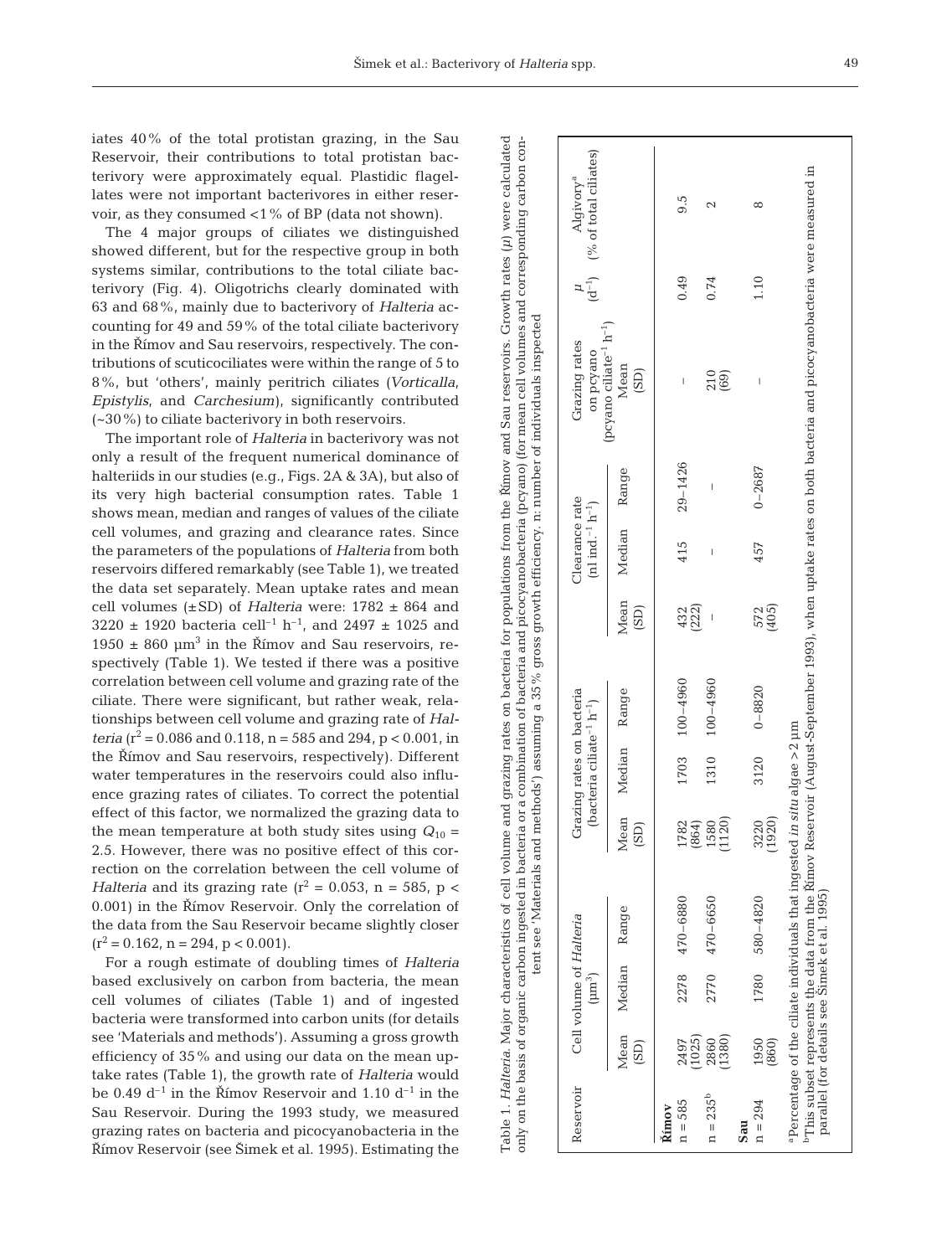doubling time of the ciliates based on carbon ingested as both heterotrophic bacteria and picocyanobacteria yields a generation time of  $0.74$  d<sup>-1</sup> (Table 1). Our inspection of food vacuole content of *Halteria* (Table 1) revealed that only a very small percentage of ciliate cells ingested phytoplankton other than picocyanobacteria, on average  $9.5$  ( $\check{R}$ ímov) and  $8\%$  (Sau). Almost all ingested algal preys (0 to 4 cells ciliate<sup>-1</sup>) were within a size range of 2 to 4  $\mu$ m, and algal prey  $>$  5  $\mu$ m were not found in food vacuoles of the ciliate.

#### **DISCUSSION**

The high protist-induced bacterial mortality in both reservoirs can be associated with a rather moderate top-down control of protistan populations by metazooplankton. A common feature of both systems is that a pronounced grazing impact by cladocerans (mainly *Daphnia* spp.) is usually limited to a short clear water phase in the Římov and Sau reservoirs. In the Římov Reservoir, there was a sharp decrease in total ciliates, *Halteria*, and HNF (data not shown) abundance during the clear water phase, June 1997 (Fig. 2). This phenomenon corresponded with marked seasonal maxima of abundance and bacterivory of daphnids and has been previously reported for the reservoir (Simek et al. 1990) and some lakes (Pace et al. 1990, Jürgens 1994). The clear water phase also yielded a seasonal minimum of the role of protists in consuming BP (Fig. 2). In general, 1997 (Fig. 2) was rather exceptional, as ciliate grazing accounted for, on average, more than 50% of total protistan bacterivory. In contrast, during 1987 (Šimek et al. 1990) and 1988 (Šimek & Straškrabová 1992) ciliate grazing exceeded HNF bacterivory only during a late summer-fall period. In general, the increased importance of ciliates in total protistan bacterivory (Fig. 2) was closely linked to seasonal changes in the abundance of *Halteria*.

In the Sau Reservoir (Fig. 3), there was a clear downstream trend in the abundances and succession of microbial communities, i.e., bacteria-HNF-ciliates, which was perhaps linked to their potential growth rates and changes in water flow regime. The river inflow showed a conspicuous peak in BP and negligible protistan bacterivory corresponding to very low protist abundances (Fig. 3). A few hundred meters downstream a marked HNF population peak occurred. From Stn 6 downstream to Stn 2, HNF, as the major bacterivores, were replaced by ciliates largely due to bacterivory of *Halteria* (cf. Fig. 3A,C).

Overall, our data indicated 2 important findings from the lower (Rímov) towards the higher trophic status (Sau) in the reservoirs: (1) an increasing portion of BP consumed by protists, and (2) an increasing role of ciliate grazing accounting for 40 and 50% of the total protistan bacterivory in the Římov and Sau reservoirs, respectively (Fig. 3). Several possible sources of overand underestimates of the production and grazing data (for details see Sherr et al. 1989) could have influenced these conclusions. Specific details of our modified protocols for the FLB uptake measurements have been discussed in Šimek & Straškrabová (1992) and Šimek et al. (1995, see also Fig. 1). McManus & Ocubo (1991) reported 3 major potential sources of error present in such surrogate experiments:

(1) Ingestion is concentration dependent; thus, addition of surrogates may itself increase grazing. To minimize such an error, we kept FLB additions as low as possible within a rather narrow range, i.e., mostly below 15% (9 to 17%) in the case of HNF and below 10% (3.7 to 10%) in the case of ciliates, with the majority of samples with oligotrichs receiving FLB additions <5%. Hence, HNF uptake data, rather than the estimates for ciliates, could be more significantly overestimated. (2) A linear approximation of uptake is assumed in short time uptake experiments. Our data showed a near-linear increase of food particles per protozoan cell for both HNF and ciliates (see, e.g., Fig. 2 in Jürgens & Šimek 2000). (3) As shown for several species of flagellates (McManus & Ocubo 1991), the distribution of surrogates in grazers does not support the idea of random encounter and ingestion, even for a uniform population of grazers. Thus, data on HNF grazing seem to be prone to a larger statistical error then those for ciliates, since at different tracer exposure times there is a significant and varying proportion of HNF cells with no FLB ingested. It can also partly reflect the fact that HNF represent a mixed community of a largely unknown taxonomic composition, or a community where only a few dominant bacterivorous HNF could be tentatively identified (cf. Šimek et al. 1997). Among typical bacterivorous HNF, we always included 'non-responders' (i.e., those HNF with zero  $FLB$  cell<sup>-1</sup>) into the calculation of the mean uptake per cell. To minimize the error that can result from such a data distribution, we inspected up to 200 HNF individuals per time point.

On the other hand, a non-normal data distribution does not seem to be inherent in the uptake of the monospecific ciliate populations (e.g., Fig. 1). Due to a very low proportion of ciliates with zero FLB per cell, a generally higher number of FLB per ciliate (as opposed to HNF), and a close match between mean and median values of grazing rate per ciliate (see, e.g., Table 1), the distribution of the uptake data (as FLB per ciliate cell) is not statistically different from a normal distribution (Fig. 1). Our data on ciliate bacterivory could also have been overestimated due to FLB counted in ciliate food vacuoles that were primarily ingested by HNF and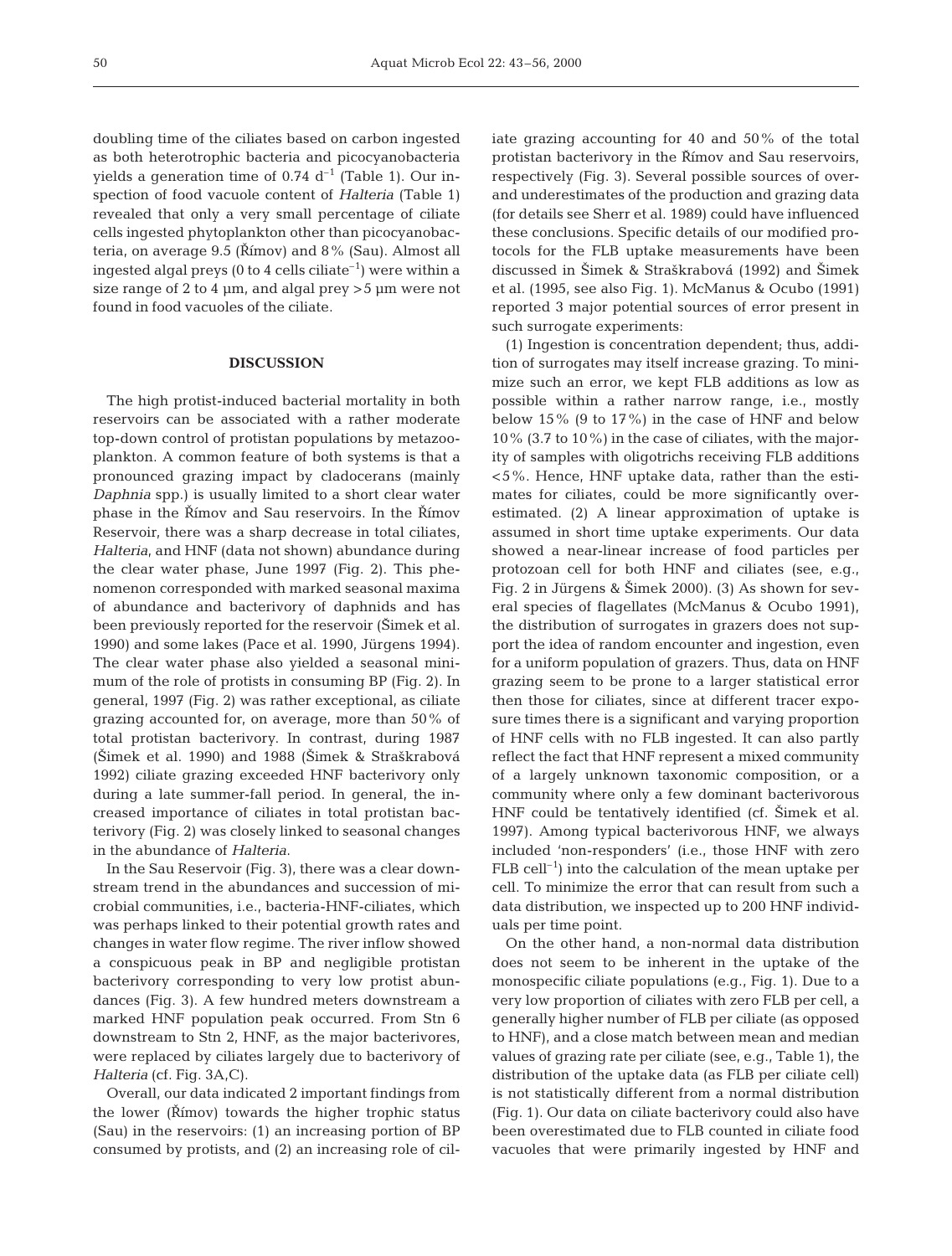then secondarily consumed by ciliates. However, considering typical densities and grazing rates of HNF (see 'Results'; Šimek et al. 1995, 1997), clearance rates of *Halteria* (Table 1; Šimek et al. 1996), and the short incubation times and low FLB tracer amounts used (see 'Material and methods'), this source of error seems to be negligible. For instance, for *Halteria* we calculated that indirect FLB uptake via HNF would always account for <5% of its estimated bacterivory. Thus, we conclude that our FLB approach produced reliable evidence on the role of ciliate bacterivory in the Římov and Sau reservoirs.

The most important parameter that could bias our estimates of BP is the factor used for converting thymidine incorporation rate to cell production of bacteria. Therefore, we applied our ECF whenever possible. Our values of ECF are close to the theoretical ones, matching the typical range of values reported for freshwater bacteria (Smits & Riemann 1988).

There was a difference between the Římov and Sau reservoir populations of *Halteria* in cell volumes, with larger cells found in the Římov Reservoir (Table 1). When a maximum shrinkage of individuals of *Halteria* fixed with Lugol's solution is assumed (30 to 35%, Wiackowski et al. 1994b), and we use their mean cell volumes reported in Table 1, this would yield a live volume of 3246 to 3371 and 2535 to 2633  $\mu$ m<sup>3</sup> for the Římov and Sau reservoirs, respectively. The calculated mean live volume of *Halteria* in the Římov Reservoir is very close to that of well-fed individuals of the ciliates from batch cultures with algae  $(3754 \pm 890 \text{ }\mu\text{m}^3)$ , Jürgens & Simek 2000). The individuals from the Sau Reservoir were much smaller, but without a large difference in clearance rates compared to the populations from the Římov Reservoir (Table 1). Thus, with a similar clearance rate these *Halteria* populations in the Sau Reservoir could: (1) meet their carbon requirements much faster, (2) thus also realize shorter doubling times than in the Římov Reservoir, and (3) compete more efficiently for bacterial food sources, with a higher volume-specific clearance rate in the Sau Reservoir.

We also tried to determine if individual ciliate uptake was positively correlated with an individual cell volume of the ciliate. Assuming that the larger individuals should have higher grazing rates, the changes in the cell volume of *Halteria* would explain only between  $\sim$ 9% (Římov) and 12% (Sau) of the variability in our uptake data. Normalizing for potential temperature effects  $(Q_{10} = 2.5)$  improved the correlation from the Sau Reservoir only slightly, explaining ~16% of the uptake data measurements. A similar weak relationship between cell volume and uptake rates on bacteria was also found for a natural lake population of *Cyclidium* sp. (Šimek et al. 1998b). There are probably other factors, besides temperature and cell volume, which

affect the feeding rate, such as physiological state, cell cycle (the largest, dividing ciliates had usually very low uptake rates), food availability and food quality (see also Legner 1975, Jürgens & Šimek 2000). There is also the possibility that the pooled group *Halteria* indeed did not comprise only the most frequently identified *H*. *grandinella,* but also the closely related species *H*. *bifurcata* and *Pelagohalteria cirrifera* (Foissner at el. 1999), or a species complex with different subspecies of slightly deviating morphology and ecological behavior.

Laboratory experiments showed that the typical food items, i.e., hetero- and autotrophic picoplankton and 3 to 4 µm sized *Chlorella* sp. were efficiently ingested and then digested by *Halteria* sp. within ~2.5 to 4 h (Jürgens & Šimek 2000). Both the laboratory and field experiments indicate that *Halteria* feeds on different trophic levels (hetero- and autotrophic picoplankton and small HNF). This likely species complex has a large prey size spectrum compared to a strictly bacterivorous species, though some authors consider, e.g., *H*. *grandinella* as primarily bacterivorous (e.g., Taylor 1978). By virtue of its omnivory and very high clearance rates on bacteria, *Halteria* can compete with HNF by feeding on the same food sources, moreover the ciliates can also prey on HNF (Cleven 1996, Jürgens et al. 1996).

The high uptake rates of bacteria and picoalgae by *Halteria* in the reservoirs imply that these ciliates can meet most of their carbon requirements through picoplanktivory (Table 1). The existing evidence that *Halteria* can subsist on bacteria alone is contradictory: Skogstad et al. (1987) and Jürgens & Šimek (2000) were not successful in cultivating members of this species complex on bacteria alone, whereas Taylor (1978) reared *H*. *grandinella* in batch cultures exclusively on a purely bacterial culture of *Aerobacter aerogenes*. Our analyses of food vacuole content of *Halteria* from both reservoirs (Table 1) indicate a rather limited importance of algae in the diet of natural populations of the ciliates. Small algae  $(2 \text{ to } 5 \text{ µm})$  were usually observed at low abundances and not more than 9% of pelagic *Halteria* individuals were found with ingested algae (2 to 4 µm large cells). Thus, our data suggest that picoplankton was the major source of organic carbon for the ciliate in our systems.

For instance, multiplying the mean cell volumes of bacteria by the grazing rates of *Halteria* on bacteria in the Římov (0.062  $\mu$ m<sup>3</sup>, 1782 cells ind.<sup>-1</sup> h<sup>-1</sup>) and Sau reservoirs (0.105  $\mu$ m<sup>3</sup>, 3220 cells ind.<sup>-1</sup> h<sup>-1</sup>) yields a total of 111 and 338  $\mu$ m<sup>3</sup> of bacterial volume biomass ingested hourly, respectively. In comparison, even in the rare case of a ciliate cell with 4 ingested algae with a maximum diameter of 4 µm, this would yield only about  $100 \mu m^3$  of algal volume biomass ingested. Fur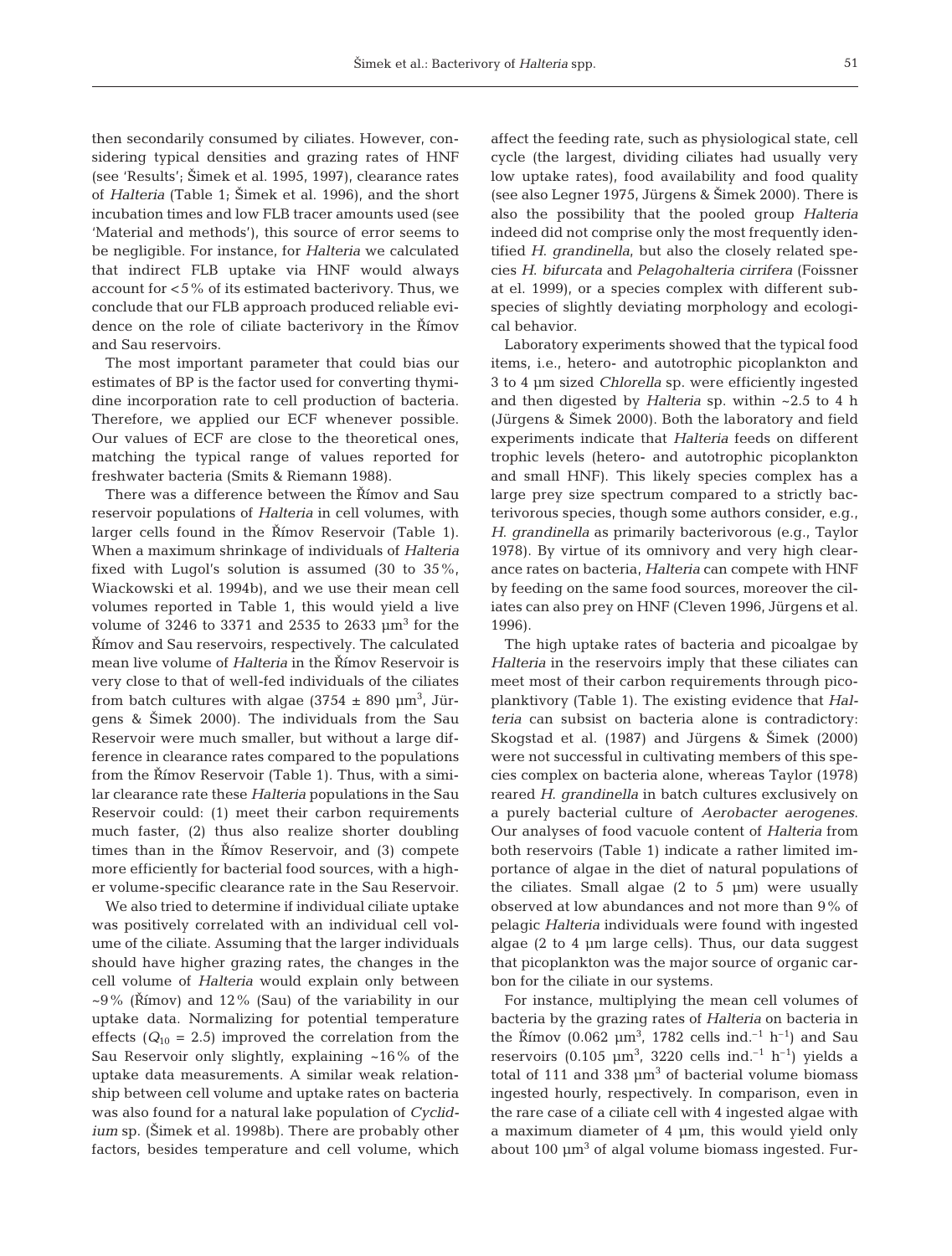ther, experimental data showed (Dolan & Šimek 1997, Jürgens & Šimek 2000) that for the full digestion of algal cells, involving also the complete disappearance of their chlorophyll autofluorescence, oligotrichs need at least 2 to 3 h. Hence, the algae distinguished according to their autofluorescence within ciliate food vacuoles represent algivory over 2 to 3 h prior to fixing the ciliates. Thus, among the food items distinguishable within ciliate food vacuoles, bacteria were quantitatively the most important food source.

This is also indicated by our estimates of *Halteria* growth rates, assuming exclusive picoplanktivory, i.e., 0.75 and 1.1  $d^{-1}$  for the Římov and Sau reservoirs, respectively (Table 1). To compare the latter estimates with those independently derived from changes in the ciliate abundance with time, we summarized available published and unpublished data on the maximum net growth rate of the ciliate determined in predatorremoval experiments with water samples pre-screened through meshes of different sizes (for details see Table 2). Our estimates, derived from 20 µm treatments incubated in the Římov Reservoir in dialysis bags during 1997 (see Šimek et al. 1999), matched quite well those listed in Table 1. It provided additional support to our finding that picoplanktivory significantly contributed to the diet of the ciliate. The highest growth rate estimates of *Halteria* (Table 2) were reported by Jürgens et al. (1999) from a hypertrophic Danish lake during a bloom of pico- and nanoalgae (including *Chlorella* spp.), suggesting that phytoplankton can be an important food resource for *Halteria* in some lakes. On the other hand, almost the same maximum net growth rate (1.73  $d^{-1}$ ) was also found when *Halteria* sp., reported as *H*. *grandinella*, was reared on a pure bacterial culture (Taylor 1978). Legner (1975) reported a maximum growth rate as high as  $3.1 d^{-1}$  for *H*. *grandinella* growing in organically enriched samples from 2 reservoirs. Hence, the above references and Table 2 clearly document an apparent food flexibility of the small halteriids and their high growth potential under food-satiated conditions. Other potential food items, falling into the size range of particles ingested by the omnivorous halteriids (Jürgens & Šimek 2000) are HNF and small detritus particles. They represent potentially important carbon sources, but we cannot distinguish them within ciliate food vacuoles.

To document also the numerical importance of small halteriids, mostly reported as *Halteria grandinella* in different lakes and reservoirs, we collected the available published and unpublished data (Table 3). *Halteria* has been found worldwide across the trophic spectrum of lakes (see also Table 4.1 in Laybourn-Parry 1992). This suggests that *Halteria* might be an important bacterivore in a broad variety of temperate aquatic systems (Stabell 1996, Figs. 2 to 4), becoming more dominant in eutrophic lakes. It is reported in abundances ranging from  $\lt 1$  to 389 ind.  $ml^{-1}$  along the trophic gradient from oligo- to hypertrophy. *Halteria* has uptake and clearance rates on bacteria (Table 1) about 2 orders of magnitude higher than the typical *in situ* uptake rates of freshwater HNF, ~10 to 25 bacteria ind.<sup> $-1$ </sup> h<sup> $-1$ </sup> (e.g., Sanders et al. 1989, Vaqué et al. 1994, Šimek et al. 1997). Since abundances of *Halteria* and small oligotrichs increase towards eutrophic and hypertrophic systems (cf. Figs. 2 & 3, Table 3; Nakano et al. 1998, Jürgens et al. 1999), it is not surprising that total ciliate bacterivory becomes as important as HNF bacterivory (Fig. 4). Regarding the role of ciliates as bacterivores, 2 important points should be stressed:

(1) While a general trend towards an increasing role of bacterivorous ciliates with increasing trophic status was suggested by Beaver & Crisman (1989), HNF have been ascribed the role as the most important bacteri-

| Lake/reservoir                                                       | Country        | Trophic status               |              | No. $ml^{-1}$ Max, net growth<br>rate $(d^{-1})$ | Source/experimental<br>treatment                               |  |  |
|----------------------------------------------------------------------|----------------|------------------------------|--------------|--------------------------------------------------|----------------------------------------------------------------|--|--|
| Lake Søbygård                                                        | Denmark        | Hypertrophic<br>shallow lake | $< 10 - 380$ | $1.64 - 1.90$                                    | Jürgens et al. (1999)/<br>$10$ and $50 \mu m$ screened samples |  |  |
| Rixdorfer Teich                                                      | Germany        | Eutrophic pond               | $0.1 - 21$   | $1.30 - 1.38$                                    | Langenheder & Jürgens (unpubl.)                                |  |  |
| Hasselburger Teich                                                   | Germany        | Eutrophic pond               | $0.5 - 19$   | $0.82 - 1.20$                                    | Langenheder & Jürgens (unpubl.)/<br>200 um screened samples    |  |  |
| Heiligensee                                                          | Germany        | Eutrophic                    | $<1-10$      | $1.25 - 1.40$                                    | Skibbe (1998)<br>60 um screened samples                        |  |  |
| Římov Reservoir, 1993                                                | Czech Republic | Meso-eutrophic               | $1 - 10$     | 0.8                                              | Macek et al. (1996)/<br>100 um screened samples                |  |  |
| Rímov Reservoir, 1997                                                | Czech Republic | Meso-eutrophic               | $2 - 14$     | $0.75 - 1.05$                                    | Simek et al. $(1999)^a$<br>20 um screened samples              |  |  |
| <sup>a</sup> Values that were not collected from the original papers |                |                              |              |                                                  |                                                                |  |  |

Table 2. Literature and unpublished data on *in situ* measured maximum net growth rate of *Halteria* in predator-removal experiments. Numbers of ciliate individuals represent a range of values between the initiation and end of the experiment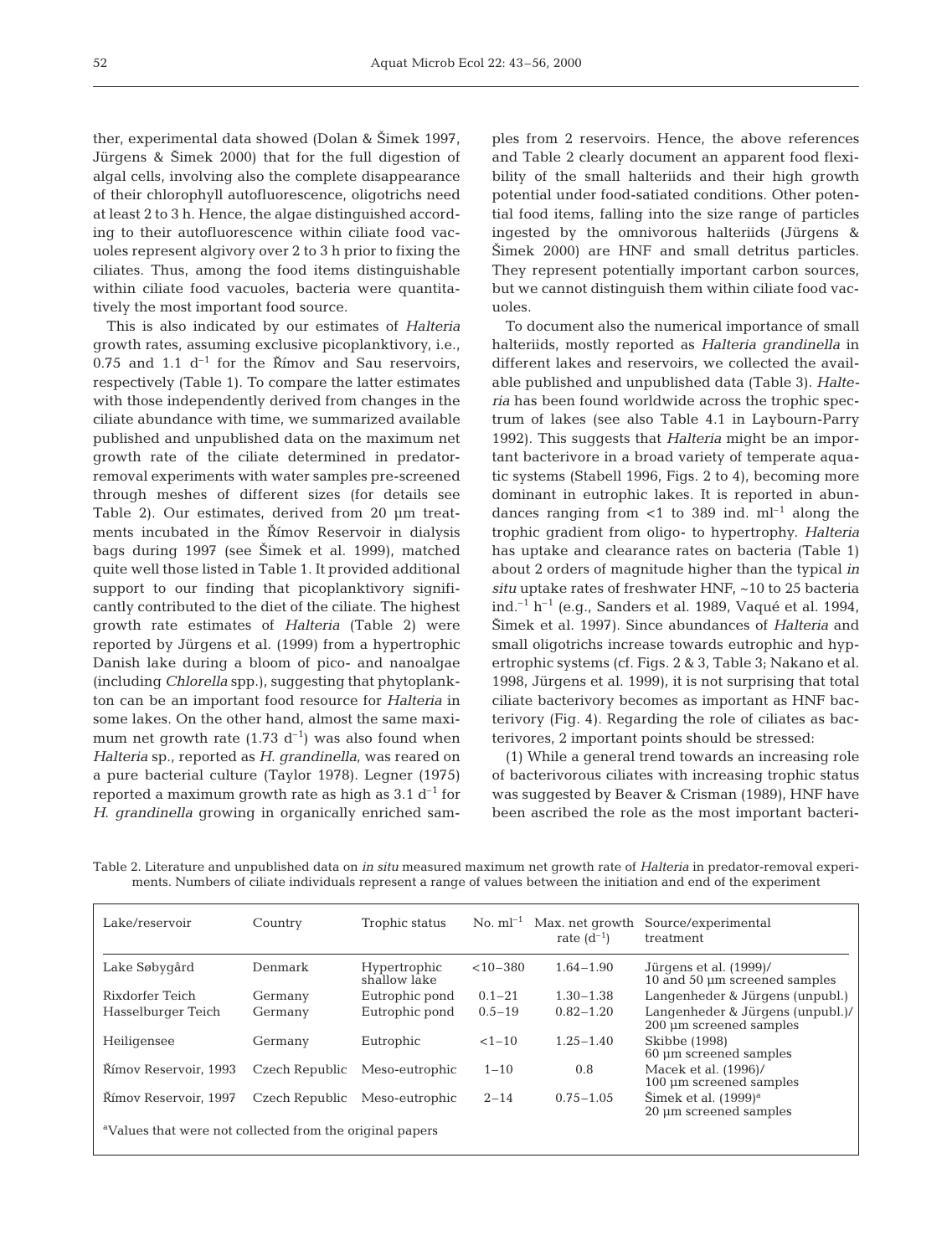| Lake/reservoir/pond                                                  | Country         | Trophic status    | $\mathrm{No.}\mathrm{ml}^{-1}$ | Source                                 |  |
|----------------------------------------------------------------------|-----------------|-------------------|--------------------------------|----------------------------------------|--|
| Furuike Pond                                                         | Japan           | Hypertrophic      | $25 - 389$                     | Nakano et al. (1998) <sup>a</sup>      |  |
| Lake Stigsholm                                                       | Denmark         | Hypertrophic      | $15 - 104$                     | Jürgens & Jeppesen (1998) <sup>a</sup> |  |
| Lake Søbygård                                                        | Denmark         | Hypertrophic      | $3 - 99$                       | Jürgens et al. (1999)                  |  |
| Pries Pot                                                            | UK              | Hypertrophic      | $10 - 61$                      | Finlay et al. (1988)                   |  |
| Pries Pot                                                            | UK              | Hypertrophic      | $1 - 9$                        | Berninger et al. (1993) <sup>a</sup>   |  |
| Lake Heiligensee                                                     | Germany         | Hypertrophic      | $<1-10$                        | Skibbe (1998)                          |  |
| Poppelsdorfer Weihers Pond                                           | Germany         | Eutrophic         | $10 - 289$                     | Wilbert (1969)                         |  |
| Two ponds                                                            | Canada, Ontario | Eutrophic         | ~100                           | Archbold $(1983)^a$                    |  |
| Stagno di Favale Pond                                                | Italy           | Eutrophic         | $1 - 40$                       | Madoni (1991)                          |  |
| Sau Reservoir,<br>lacustrine part, 1997                              | Spain           | Eutrophic         | $7 - 105$                      | This study                             |  |
| Sau Reservoir.<br>lacustrine part, 1998                              | Spain           | Eutrophic         | $4 - 58$                       | Comerma (unpubl. data)                 |  |
| Lake Oglethorpe                                                      | <b>USA</b>      | Eutrophic         | $0 - 5$                        | Sanders et al. (1989) <sup>a</sup>     |  |
| Lake Erie, coastal sites                                             | <b>USA</b>      | Eutrophic         | $2 - 30$                       | Hwang & Heath (1997b)                  |  |
| Římov Reservoir, 1993                                                | Czech Republic  | Meso-eutrophic    | $1 - 10$                       | Šimek et al. (1995)                    |  |
| Římov Reservoir, 1997                                                | Czech Republic  | Meso-eutrophic    | $2 - 14$                       | $\text{Simek}$ et al. $(1999)^a$       |  |
| Římov Reservoir. 1997                                                | Czech Republic  | Meso-eutrophic    | $1 - 55$                       | This study                             |  |
| Římov Reservoir, 1999                                                | Czech Republic  | Meso-eutrophic    | $1 - 63$                       | Jezbera & Šimek (unpubl. data)         |  |
| Neusiedler See                                                       | Austria         | Mesotrophic       | $0 - 7$                        | Schönberger (1994)                     |  |
| Ruster Poschen Pond                                                  | Austria         | Mesotrophic       | $1 - 27$                       | Schönberger (1994)                     |  |
| Lake Erie, offshore sites                                            | <b>USA</b>      | Meso-oligotrophic | $1 - 6$                        | Hwang & Heath (1997b)                  |  |
| Traunsee                                                             | Austria         | Oligotrophic      | $0 - 2.2$                      | Sonntag (unpubl. data)                 |  |
| Loch Ness                                                            | UK              | Oligotrophic      | $0.1 - 0.2$                    | Laybourn-Parry et al. (1994)           |  |
| <sup>a</sup> Values that were not collected from the original papers |                 |                   |                                |                                        |  |

Table 3. Literature values of densities of *Halteria*, mostly reported as *H*. *grandinella*, in waters of different trophic status, including unpublished data from several studies

vores (e.g., Fenchel 1982, Sanders et al. 1989, Berninger et al. 1991), independent of the trophic state of aquatic systems. The presumed importance of HNF is mainly due their ability to exploit and grow on low *in situ* bacterial abundances (see also Jürgens 1992). However, this argument does not apply to systems characterized by relatively high bacterial concentrations. Thus, while we still have little information about ciliate bacterivory in eutrophic and hypertrophic lakes, data from the Sau Reservoir (Figs. 3 & 4; Comerma et al. in press) and a hypertrophic pond in Japan (Nakano et al. 1998) indicate that ciliate bacterivory can exceed that of HNF.

(2) Restricted sets of ciliate types are important pelagic bacterivores. When reviewing data on ciliate bacterivory, there is a close concordance between our results (Fig. 4) and literature data, which enables a certain level of generalization. Based on a set of 100 taxonomic analyses of ciliate bacterivory in 21 systems, i.e., 17 Norwegian lakes of different trophic status (only once sampled, Stabell 1996), 4 samples from coastal and 4 samples from offshore sites of Lake Erie (Hwang & Heath 1997a), 1 seasonal study on Lake Oglethorpe (Sanders et al. 1989), and 2 seasonally studied reservoirs (52 and 22 samples from the Rímov and Sau reservoirs, respectively), we can conclude that only 3 groups are important pelagic ciliate bacterivores.

These groups with the typical representative genera, in order of their overall decreasing importance as bacterivores, are: (1) small oligotrichs *(Halteria, Pelagohalteria, Strobilidium, Strombidium*) (2) peritrichs *(Vorticella, Epistylis, Carchesium*), and (3) scuticociliates *(Cyclidium* and less frequently *Uronema* spp.).

Beaver & Crisman (1989) reviewed an extensive data set characterizing ciliate dynamics in subtropical Florida lakes and suggested that there was an increasing role of scuticociliate bacterivory with increasing trophic status. The situation might be different in temperate lakes. In none of 17 Norwegian lakes (Stabell 1996), nor in the reservoir data presented here (Figs. 2 to 4), did mean values of scuticociliate grazing exceed 17%; they were usually below 10% of total ciliate bacterivory. Two exceptions to this pattern, where bacterivory of *Cyclidium* spp. clearly dominated, were reported from rather extreme ecosystems, a hypertrophic Japanese lake (Nakano et al. 1998) and a naturally acidic, mesotrophic lake in Germany (Šimek et al. 1998b). Another deviation from the prevalence of bacterivory by oligotrichs has been documented when peritrichs, attached to colonies of cyanophytes (Stabell 1996), large diatoms (Carrias et al. 1996), or to carapaces of large crustacean zooplankton (Kankaala & Eloranta 1987), are abundant. The vulnerability of the attached peritrichs to metazoan predation is probably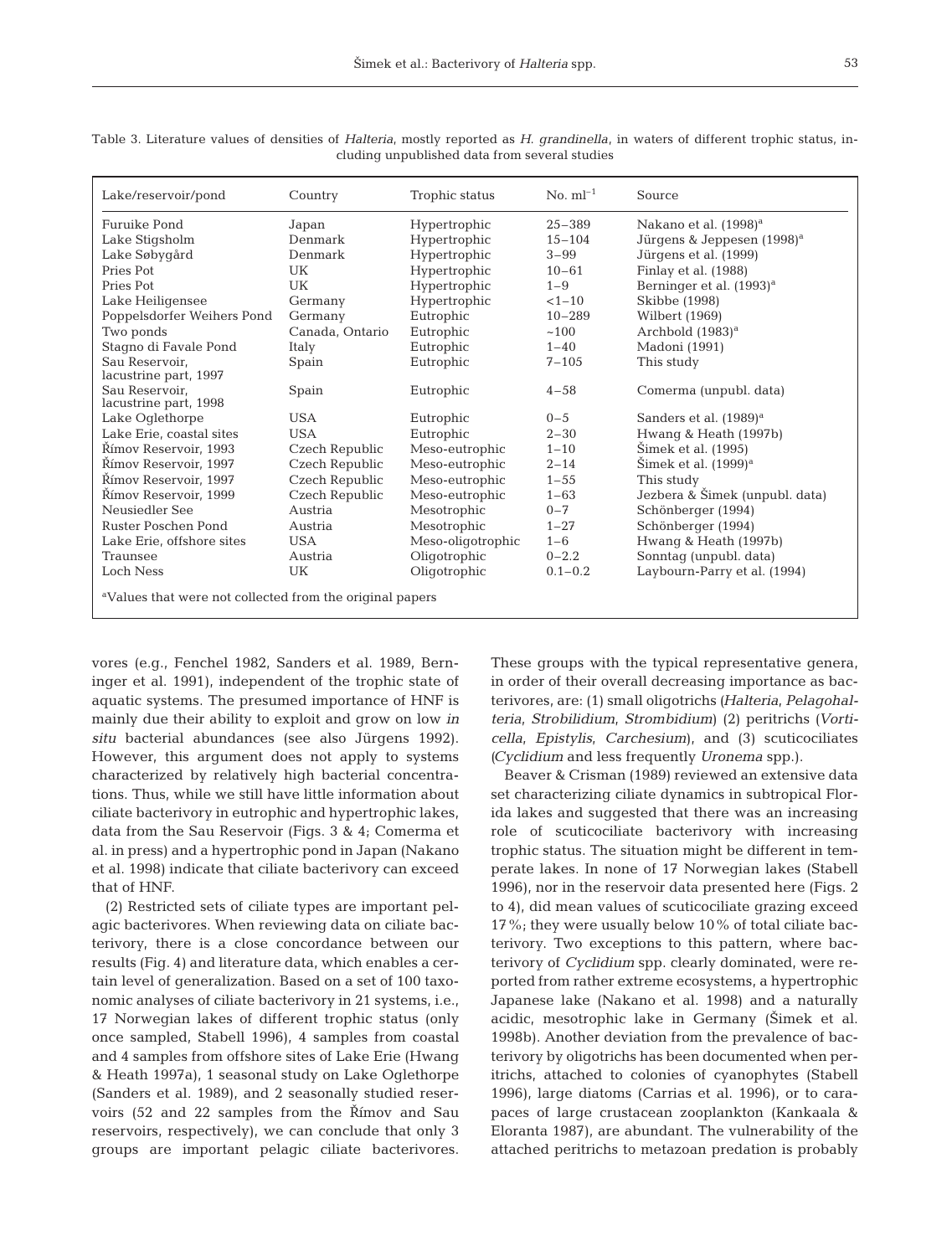strongly reduced, compared to small free-living ciliates. Thus, high abundance of metazooplankton can result in dominance of bacterivory by peritrichous ciliates.

It is somewhat unclear whether the jumping response of *Halteria* sp., reported as *H*. *grandinella* (e.g., Tamar 1979, Gilbert 1994), is an effective escape behavior in response to all metazoan predators. Results of recent laboratory (e.g., Gilbert 1994, Jack & Gilbert 1997) and field studies (Havens & Beaver 1997, Jürgens et al. 1999) imply that the jumping response of *Halteria* is probably an effective escape reaction against predation by rotifers but not so much against *Daphnia* spp. or *Cyclops* spp. (Gilbert 1994, Jack & Gilbert 1997, Jürgens et al. 1999). Zooplankton communities in both reservoirs were only briefly dominated by *Daphnia* spp. (Šimek et al. 1990), or possibly by *Cyclops* spp. Thus, the escape response and the high growth rate of *Halteria* (e.g., Legner 1975, Taylor 1978, Jürgens et al. 1999; Table 2) can explain why the ciliate communities dominated by *H.* cf. *grandinella* co-existed with abundant rotifer populations for most of the time in these systems (Simek et al. 1995, Armengol et al. 1999).

We suggest that there are 4 important reasons behind the exceptional position of *Halteria,* most frequently identified as *H*. *grandinella,* in planktonic food webs: (1) high uptake and clearance rates on picoplankton-sized particles, (2) omnivory with an efficient uptake of a large prey size spectrum  $(-0.4$  to 5  $\mu$ m) which covers autotrophic and heterotrophic pico- and nanoplankton and detritus (Jürgens & Šimek 2000), (3) very high growth rate and abundances *in situ* (Tables 2 & 3), and (4) lower vulnerability as prey for metazooplankton than other common ciliate species. Concerning the former 2 points, *Halteria* showed both the highest uptake and clearance rates on auto- or heterotrophic picoplankton among all *in situ* studied oligotrichs (Šimek et al. 1996, Stabell 1996; Table 1). Another ecologically important aspect is the very high volume-specific clearance rates of this species measured on bacterial prey, from 0.5 (Stabell 1996) to  $1.6 \times$  $10^5$  cell volumes h<sup>-1</sup> (Simek et al. 1995). They indicate the ability of *Halteria* to compete efficiently for the picoplankton food resources with some typical bacterivorous HNF (cf. Fenchel 1986).

We conclude that most of the pelagic ciliates that are efficient bacterial grazers are not bacterivorous in the strict sense, since autotrophic picoplankton and small algae also significantly contribute to their diet (Skogstad et al. 1987, Šimek et al. 1996, Jürgens & Šimek 2000; Table 1). Thus, we suggest revising the concept of pelagic ciliate bacterivory suggested by Fenchel (1980), since recent data have shown that not specialized bacterivorous ciliates, but small, omnivorous oligotrichs are the major ciliate bacterivores in meso- and

eutrophic waters (Šimek et al. 1995, 1996, Stabell 1996, Hwang & Heath 1997a, Thouvenot et al. 1999; Figs. 1 to 4). Thus, corresponding to the latter, the term 'bacterivorous ciliates' should be used rather for the ciliates that have bacteria not necessarily as an exclusive, but as a major food source. *Halteria* seems to be the most important taxon within that ecological group which frequently dominates in meso- and eutrophic plankton. Given its strong grazing impact on a wide prey spectrum within the pico- and nanoplankton including small HNF, *Halteria* might occupy a specific structuring role for the microbial food web in meso- to eutrophic systems.

*Acknowledgements.* This study was supported by the Grant Agency of the Czech Republic (GA CR) research grants 206/ 99/0028, and 206/96/0012 awarded to K.S., by the GA CR research grant 206/98/0727, by an Academy of Sciences of the Czech Republic (AS CR) grant 'Biodiversity' no. 21/96/K, by an AS CR instrument grant 'Microanalysis of microbial communities' — program 1036, P 1011802, by the Max Planck Society, and by the Aigues Ter-Llobregat Company supporting the study conducted on the Sau Reservoir. We wish to thank John Dolan and Nick Crosbie for correcting the English of the manuscript, Helga Müller and 4 anonymous reviewers for valuable comments on earlier versions of the manuscript, Wilhelm Foissner and Miroslav Macek for help in identifying several species of ciliates, and Robert Sanders, Ulrike Berninger, Betina Sonntag, Oliver Skibbe, and Shin-Ichi Nakano for supplying unpublished data on the abundance of *Halteria grandinella* in various freshwater systems.

### LITERATURE CITED

- Archbold J (1983) Optimal foraging and comparative predator-prey interactions in two species of *Dileptus* (Protozoa: Ciliophora). PhD thesis, University of Toronto
- Armengol J, Garcia JC, Comerma M, Romero M, Dolz J, Roura M, Han BH, Vidal A, Šimek K (1999) Longitudinal processes in canyon type reservoirs: the case of Sau (N.E. Spain). In: Tundisi JG, Straškraba M (eds) Theoretical reservoir ecology and its applications. International Institute of Ecology, Brazilian Academy of Sciences and Backhuys Publishers, Leiden, p 313–345
- Beaver JR, Crisman TL (1989) The role of ciliated protozoa in pelagic freshwater ecosystems. Microb Ecol 17:111–136
- Berninger U, Finlay BJ, Kuuppo-Leinikki P (1991) Protozoan control of bacterial abundances in freshwaters. Limnol Oceanogr 36:139–147
- Berninger U, Wickham, SA, Finlay BJ (1993) Trophic coupling within the microbial food web: a study with fine temporal resolution in a freshwater ecosystem. Freshw Biol 30: 419–432
- Carrias JF, Amblard C, Bourdier G (1996) Protistan bacterivory in an oligomesotrophic lake: importance of attached ciliates and flagellates. Microb Ecol 31:249–268
- Carrias JF, Amblard C, Bourdier G (1998) Seasonal dynamics and vertical distribution of planktonic ciliates and their relationship to microbial food resources in the oligomesotrophic Lake Pavin. Arch Hydrobiol 143:227–255
- Cleven EJ (1996) Indirectly fluorescently labelled flagellates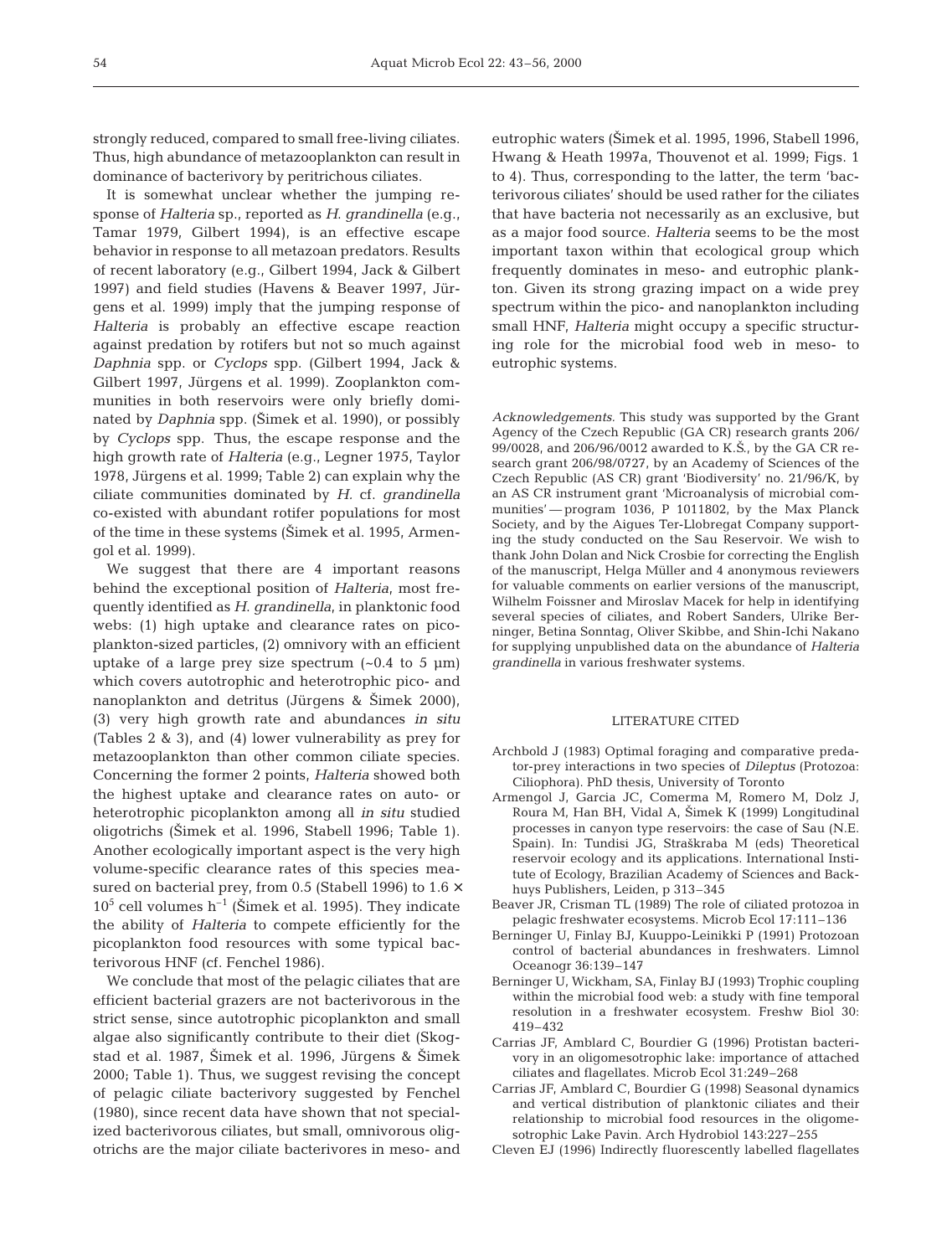(IFLF): a tool to estimate the predation on free-living heterotrophic flagellates. J Plankton Res 18:429–442

- Comerma M, Garcia JC, Armengol J, Romero M, Šimek K (in press) Microbial food web structure throughout a gradient of heterotrophy-autotrophy in a canyon shaped eutrophic reservoir. Int Rev Hydrobiol
- Dolan JD, Šimek K (1997) Processing of ingested matter in *Strombidium sulcatum*, a marine ciliate (Oligotrichida). Limnol Oceanogr 42:393–397
- Fenchel T (1980) Suspension feeding in ciliated protozoa: Feeding rates and their ecological significance. Microb Ecol 6:13–25
- Fenchel T (1982) Ecology of heterotrophic nanoflagellates. VI. Quantitative occurrence and importance as bacterial consumers. Mar Ecol Prog Ser 9:35–42
- Fenchel T (1986) Protozoan filter feeding. Prog Protistol 1: 65–113
- Fenchel T, Kristensen LD, Rasmussen L (1990) Water column anoxia: vertical zonation of planktonic protozoa. Mar Ecol Prog Ser 62:1–10
- Finlay BJ, Clarke KJ, Cowling AJ, Hindle RM, Rogerson A, Berninger UG (1988) On the abundance and distribution of protozoa and their food in a productive freshwater pond. Eur J Protistol 23:205–217
- Foissner W (1994) Progress in taxonomy of planktonic freshwater ciliates. Mar Microb Food Webs 8:9–35
- Foissner W, Berger H (1996) A user-friendly guide to the ciliates (Protozoa, Ciliophora) commonly used by hydrobiologists as bioindicators in rivers, lakes, and waste water, with notes on their ecology. Freshw Biol 35:375–482
- Foissner W, Blatterer H, Berger H, Kohmann F (1991) Taxonomische und ökologische Revision der Ciliaten des Saprobiensystems — Band I. Cyrtophorida, Oligotrichida, Hypotrichia, Colpodea. Informationsberichte des Bayerischen Landesamtes für Wasserwirtschaft, Heft 1/91, Bavarian State Office for Water Management, Munich
- Foissner W, Berger H, Schaumburg J (1999) Identification and ecology of limnetic plankton ciliates. Informationsberichte des Bayerischen Landesamtes für Wasserwirtschaft, Heft 3/99, Bavarian State Office for Water Management, Munich
- Gilbert JJ (1994) Jumping behaviour in the oligotrich ciliates *Strobilidium velox* and *Halteria grandinella*, and its significance as a defense against rotifer predators. Microb Ecol 27:189–200
- Güde H (1986) Loss processes influencing growth of planktonic bacterial populations in Lake Constance. J Plankton Res 8:795–810
- Havens KE, Beaver JR (1997) Consumer vs. resource control of ciliate protozoa in a copepod-dominated subtropical lake. Arch Hydrobiol 140:491–511
- Hwang SJ, Heath RT (1997a) Bacterial productivity and protistan bacterivory in coastal and offshore communities of Lake Erie. Can J Fish Aquat Sci 54:788–799
- Hwang SJ, Heath RT (1997b) The distribution of protozoa across a trophic gradient, factors controlling their abundance and importance in the plankton food web. J Plankton Res 19:491–518
- Jack JD, Gilbert JJ (1997) Effects of metazoan predators on ciliates in freshwater plankton communities. J Eukaryot Microbiol 44:194–199
- Jürgens K (1992) Is there plenty of food for bacterivorous flagellates in eutrophic waters? Arch Hydrobiol Beih Ergebn Limnol 37:195–205
- Jürgens K (1994) Impact of *Daphnia* on planktonic microbial food webs — a review. Mar Microb Food Webs 8:295–324
- Jürgens K, Jeppesen E (1998) Cascading effects on microbial

food web structure in a dense macrophyte bed. In: Jeppesen E, Søndergaard M, Christoffersen K (eds*)* The structuring role of submerged macrophytes in lakes. Springer-Verlag, New York, p 262–273

- Jürgens K, Šimek K (2000) Functional response and particle size selection of *Halteria* cf. *grandinella*, a common freshwater, oligotrichous ciliate. *Halteria grandinella* Aquat Microb Ecol 22:57–68
- Jürgens K, Wickham SA, Rothhaupt KO, Santer B (1996) Feeding rates of macro- and microzooplankton on heterotrophic nanoflagellates. Limnol Oceanogr 42: 1833–1839
- Jürgens K, Skibbe O, Jeppesen E (1999) Impact of metazooplankton on the composition and population dynamics of planktonic ciliates in a shallow, hypertrophic lake. Aquat Microb Ecol 17:61–75
- Kankaala P, Eloranta P (1987) Epizooic ciliates (*Vorticella* sp.) compete for food with their host *Daphnia longispina* in a small polyhumic lake. Oecologia 73:203–206
- Laybourn-Parry J (1992) Protozoan plankton ecology. Chapman and Hall, London
- Laybourn-Parry J, Walton M, Young J, Jones RI, Shine A (1994) Protozooplankton and bacterioplankton in a large oligotrophic lake — Loch Ness, Scotland. J Plankton Res 16:1655–1670
- Legner M (1975) Concentration of organic substances in water as a factor controlling the occurrence of some ciliate species. Int Rev Ges Hydrobiol 60:639–654
- Macek M, Šimek K, Pernthaler J, Vyhnálek V, Psenner R (1996) Growth rates of dominant planktonic ciliates in two freshwater bodies of different trophic degree. J Plankton Res 18:463–481.
- Madoni P (1991) Community structure and distribution of ciliated protozoa in a freshwater pond covered by *Lemna minor*. Boll Zool 58:273–280
- McManus GB, Okubo A (1991) On the use of surrogate food particles to measure protistan ingestion. Limnol Oceanogr 36:613–617
- Müller H (1989) The relative importance of different ciliate taxa in the pelagic food web of Lake Constance. Microb Ecol 18:261–274
- Nakano S, Ishii N, Manage PM, Kawabata Z (1998) Trophic roles of heterotrophic nanoflagellates and ciliates among planktonic organisms in a hypereutrophic pond. Aquat Microb Ecol 16:153–161
- Norland S (1993) The relationship between biomass and volume of bacteria. In: Kemp PF, Sherr BF, Sherr EB, Cole JJ (eds) Handbook of methods in aquatic microbial ecology. Lewis Publishers, Boca Raton, p 303–308
- Pace ML, McManus GB, Findlay SEG (1990) Planktonic community structure determines the fate of bacterial production in a temperate lake. Limnol Oceanogr 35:795–808
- Posch T, Pernthaler J, Alfreider A, Psenner R (1997) Cell-specific respiratory activity of aquatic bacteria studied with the tetrazolium reduction method, cyto-clear slides, and image analysis. Appl Environ Microbiol 63:867–873
- Putt M, Stoecker DK (1989) An experimentally determined carbon: volume ration for marine 'oligotrichous' ciliates from estuarine and coastal waters. Limnol Oceanogr 34: 1097–1103
- Riemann B, Søndergaard M (1986) Carbon dynamics in eutrophic, temperate lakes. Elsevier, New York
- Sanders RW, Porter KG, Bennet SJ, DeBiase AE (1989) Seasonal patterns of bacterivory by flagellates, ciliates, rotifers, and cladocerans in freshwater planktonic community. Limnol Oceanogr 34:673–687
- Schönberger M (1994) Planktonic ciliates of Neusiedler See (Austria/Hungary) — a comparison between the turbid